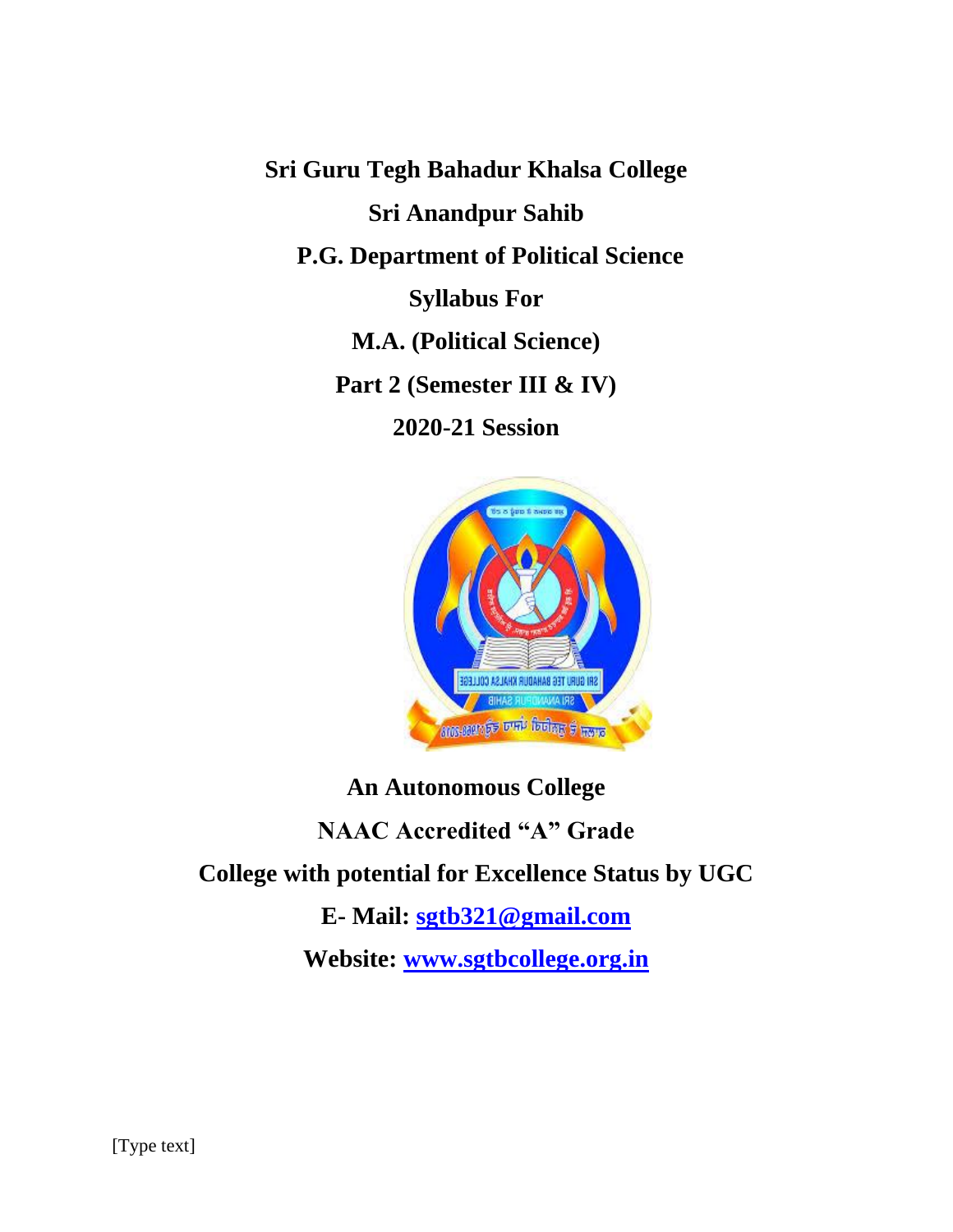# **M.A.(POLITICAL SCIENCE): PART-II (SEMESTER SYSTEM) Sessions: 2020-21**

# **Note: Complete M.A. (Political Science) Course carries 92 credits and each paper carries 5 Credits (4 Lectures + 1 Tutorial).**

|                                  |                           | <b>Credit</b><br><b>PAPERS TITLE</b><br><b>SEMISTER - III</b><br>S<br>$(L+T)$ |              | <b>Hours</b>         |                          | <b>Marks</b> |
|----------------------------------|---------------------------|-------------------------------------------------------------------------------|--------------|----------------------|--------------------------|--------------|
| $\overline{\mathbf{S}}$ .<br>No. | <b>CODE</b>               |                                                                               |              | Ext.<br><b>Marks</b> | Int.<br><b>Mark</b><br>S | <b>Total</b> |
|                                  |                           | <b>CORE PAPERS</b>                                                            |              |                      |                          |              |
|                                  | <b>MAPOLSCI-301</b>       | <b>POLITICAL</b><br><b>CONTEMPORARY</b><br><b>THOUGHT</b>                     | $4 + 1 = 5$  | 70                   | 30                       | 100          |
| $\overline{2}$                   | <b>MAPOLSCI-302</b>       | MODERN POLITICAL ANAYLSIS                                                     | $4 + 1 = 5$  | 70                   | 30                       | 100          |
| $\overline{3}$                   | $MAPOLSCI-303$            | <b>PUNJAB POLITICS</b>                                                        | $4 + 1 = 5$  | $\overline{70}$      | $\overline{30}$          | 100          |
| $\overline{\mathbf{4}}$          | MAPOLSCI-304              | <b>ELECTIVE PAPERS:</b><br>ANY ONE OF THE FOLLOWINGS:                         |              |                      |                          |              |
|                                  | $MAPOLSCI - 304(i)$       | <b>FOREIGN POLICY OF INDIA</b>                                                | $4 + 1 = 5$  | 70                   | 30                       | <b>100</b>   |
|                                  | <b>MAPOLSCI-304 (ii)</b>  | <b>THEORY AND PRACTICE OF</b><br><b>DIPLOMACY</b>                             | $4 + 1 = 5$  | 70                   | 30                       | 100          |
|                                  | <b>MAPOLSCI-304 (iii)</b> | POLITICAL PARTIES AND<br>PRESSURE GROUPS IN INDIA                             | $4 + 1 = 5$  | 70                   | 30                       | 100          |
|                                  | <b>MAPOLSCI-305</b>       | <b>INTERDISCIPLIINARY SEMINAR</b>                                             | $\mathbf{3}$ |                      | 50                       | 50           |
|                                  |                           | <b>SEMESTER - IV</b>                                                          |              |                      |                          |              |
|                                  |                           | <b>CORE PAPERS</b>                                                            |              |                      |                          |              |
| 1.                               | <b>MAPOLSCI-401</b>       | POLITICAL THEORY                                                              | $4 + 1 = 5$  | 70                   | 30                       | 100          |
| 2.                               | <b>MAPOLSCI-402</b>       | <b>COMPARATIVE POLITICS</b>                                                   | $4 + 1 = 5$  | 70                   | 30                       | 100          |
| 3.                               | <b>MAPOLSCI-403</b>       | POLITICAL IDEOLOGIES                                                          | $4 + 1 = 5$  | 70                   | 30                       | 100          |
| $\overline{4}$ .                 | MAPOLSCI-404              | <b>ELECTIVE PAPERS: ANY ONE OF</b><br>THE FOLLOWINGS:                         |              |                      |                          |              |
|                                  | $MAPOLSCI - 404$ (i)      | <b>STATE POLITICS IN INDIA</b>                                                | $4 + 1 = 5$  | 70                   | 30                       | 100          |
|                                  | $MAPOLSCI - 404$ (ii)     | <b>RESEARCH METHODOLOGY</b>                                                   | $4 + 1 = 5$  | 70                   | 30                       | 100          |
|                                  | $MAPOLSCI - 404$ (iii)    | <b>THEORY AND PRACTICE OF</b><br>PUBLIC ADMINISTRATION                        | $4 + 1 = 5$  | 70                   | 30                       | 100          |
| 5.                               | $MAPOLSCI - 405$          | <b>INTERDECIPLINARY SEMINAR</b>                                               | 03           |                      | 50                       | 50           |

 **Credit Scheme**

Dr. Sunita Rani Dr. Jagroop Kaur Dr. J.A. Khan Dr. SSNarang

Dr.Gurpreet Singh Dr.Virpal Singh S. Mohan Singh Diksha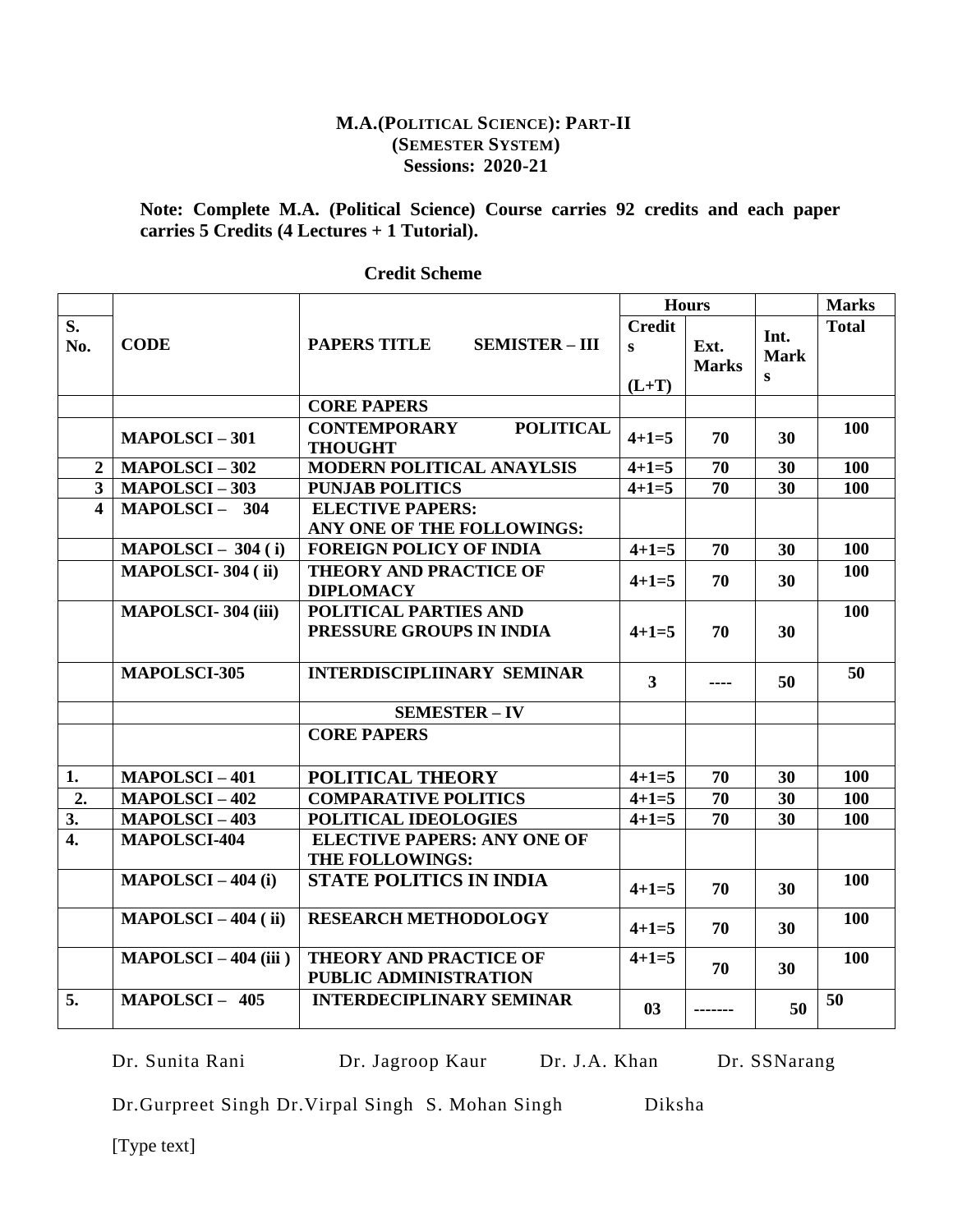#### **SEMESTER-III**

#### **Course Objectives:**

The main objective of Political Science Department prepares students to become informed active citizens. Postgraduate and graduate programs emphasize the comprehension of political thinking, the application of communication and analytical skills, and the understanding of cultural diversity. To Increase knowledge of the political science discipline; its principal theoretical frameworks and applications, conceptual vocabulary, and methods of inquiry; its major subfields of study; and its interrelationships with the other social science fields. To increase understanding of basic facts and concepts about Indian political system, including its history, philosophical, constitutional and legal foundations, leading political values and ideas, governing institutions, and policymaking processes. Students will come to understand the means of inquiry in the social sciences generally, and in political science in particular. This will include an understanding of how knowledge about politics and government is generated by political scientists working within their discipline. Students will be prepared to take entry level jobs in the public or private sector or to undertake graduate study, whether academic (e.g., master's or doctoral programs in political science) or professional (e.g., law or public administration).

- 1. To increase understanding of political science research and analytical skills, including the ability to think critically; to construct logical arguments; to collect, analyze, and interpret evidence and data; and to formulate reasoned conclusions.
- 2. To increase development of writing skills through research papers, essay exams, senior projects in political science topics, and collaborative research/writing opportunities with faculty.
- 3. To provide opportunities to undergraduate and graduate students to link theory and practice and to apply political science knowledge and skills to actual problem-solving and community service
- 4. To increase awareness of career options available with an undergraduate degree in political science; its utility in the public and private sectors; and its value as entry into a range of graduate programs, teaching positions, and legal education.

| Dr. Sunita Rani                                    | Dr. Jagroop Kaur | Dr. J.A. Khan |        | Dr. SSNarang |
|----------------------------------------------------|------------------|---------------|--------|--------------|
| Dr. Gurpreet Singh Dr. Virpal Singh S. Mohan Singh |                  |               | Diksha |              |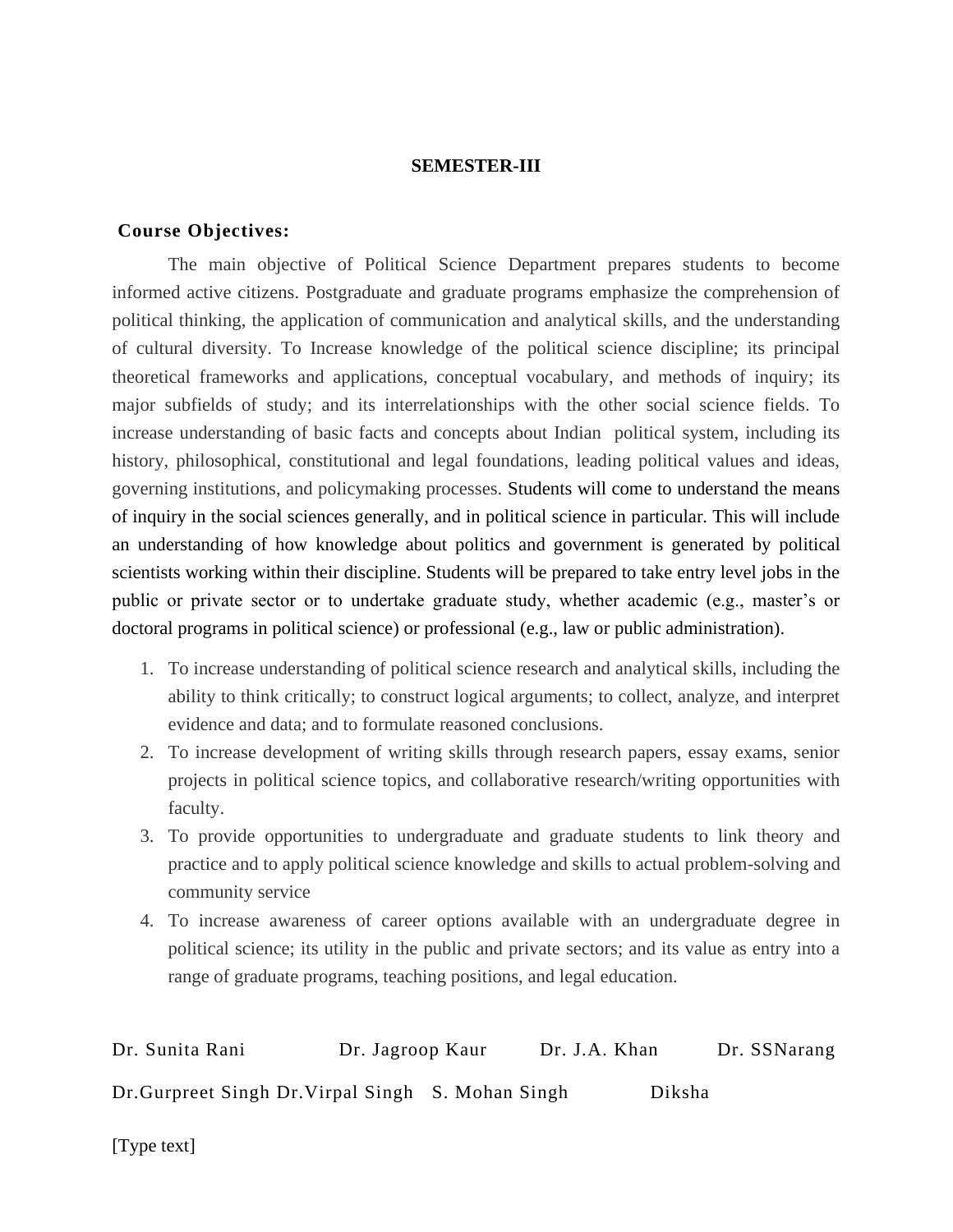# **MAPOLSCI- 301: CONTEMPORARY POLITICAL THOUGHT**

| Pass Marks: 35%          |
|--------------------------|
| Pass Marks: 25           |
| Pass Marks: 10           |
| <b>Total Lectures:75</b> |
|                          |

**OBJECTIVES:** This paper aims to introduce to the students to the major themes of comparative political thought. This will be done by undertaking an in depth study of the key thinkers of this tradition

#### **INSTRUCTIONS FOR THE PAPER SETTER/EXAMINER**

The question paper will consist of Three Section: A, B and C. Sections A & B will have four questions from the respective portion of the Syllabus and will carry 10 marks each. Section C will consist of 10 short-answer type questions, which will cover the entire syllabus and will carry 30 marks in all. Each short answer type question will carry three (3) marks.

# **INSTRUCTIONS FOR THE CANDIDATES**

Candidates are required to attempt two questions each from the Sections  $A \& B$  of the question paper and the entire Section C. The candidates are required to give answer of each short type question in 50 words i.e. in 7 -10 lines.

#### **UNIT-1**

- 1. Hegel
- 2. Marx
- 3. Lenin
- 4. Mao
- 5. Gramsci

#### **UNIT-11**

- 6. Hannah Arendt
- 7. Frantz Fanon
- 8. Rawls
- 9. Michael Oakeshott
- 10. Nozick

| Dr. Sunita Rani                                    | Dr. Jagroop Kaur | Dr. J.A. Khan | Dr. SSNarang |
|----------------------------------------------------|------------------|---------------|--------------|
| Dr. Gurpreet Singh Dr. Virpal Singh S. Mohan Singh |                  |               | Diksha       |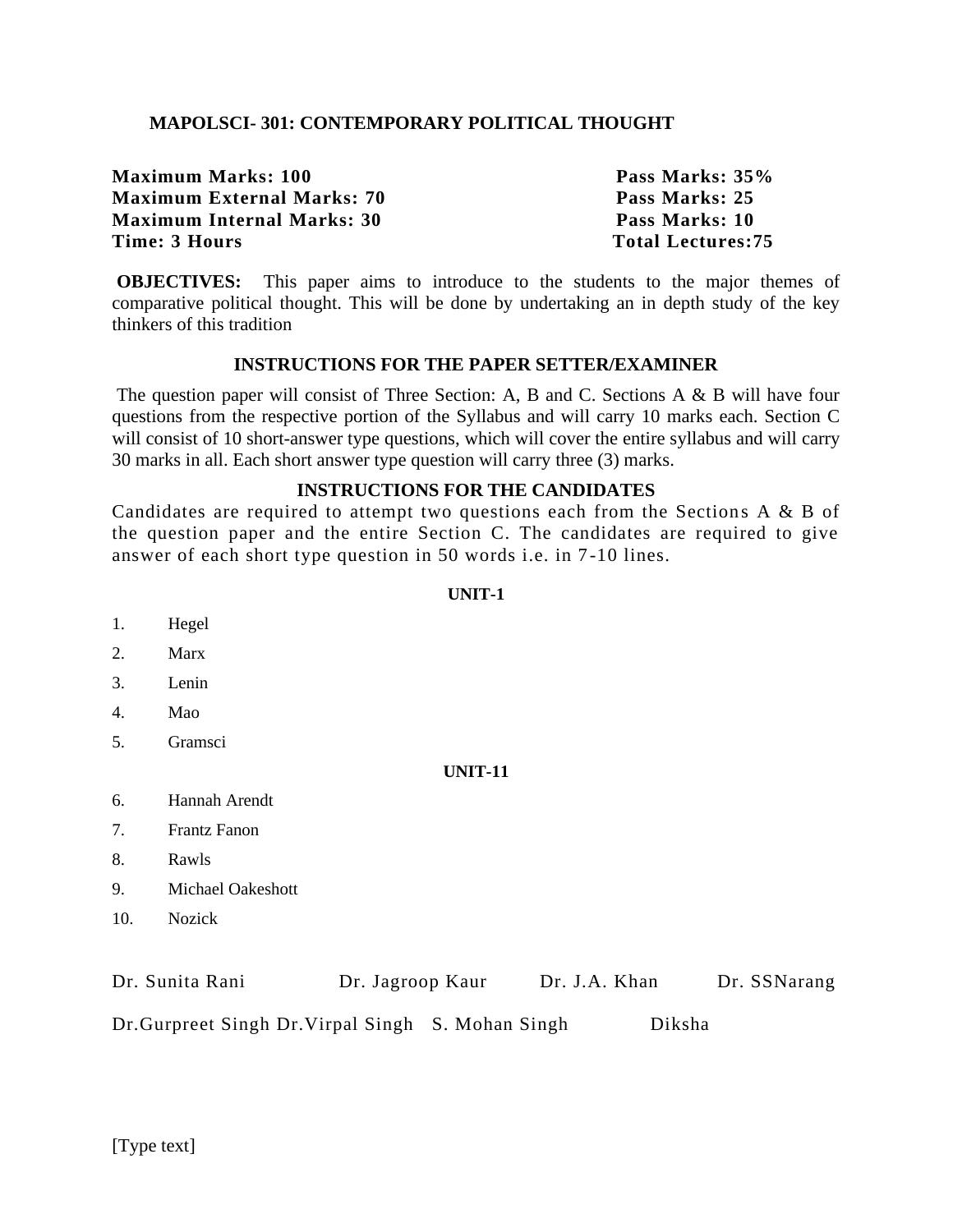- 1. J.S. Roudseck, (ed), *Contemporary Political Ideologies*, London, 1969.
- 2. Roger, Garaudy, *Marxim in Twentieth Century*, London : Collins, 1970.
- 3. Herbert Marcuse, *One Dimension Man*, Routledge, Kegan Paul London, 1964.
- 4. Irwing Howe, (ed)., *Beyond the New Left*, New York, 1970.
- 5. F.W. Coker, Recent Political Thought, The World Press Private Ltd., Calcutta, 1966
- 6. Herbert Deane, *Political ideas of Harold, J.Laski*, Cambidge University Press, 1955.
- 7. Harding Neil , *Lenin's Political Thought*, Vol. 2 London, The Macmillan Press, 1977
- 8. S. Scharan, *Mao Tse-Tung*, Harmendsworth : Penguin, 1966.
- 9. R.R. Salowan, *Mao's Revolution and the Chinese Political Culture*, Bombay, Oxford University Press, 1971.
- 10. V. I. Lenin, *State and Revolution*, Progress Publisher Moscow, 1972.
- 11. V. I. Lenin, *Imperialism - The Highest Stage of Capitalism*, Left World Books, New Delhi, 2005.
- 12. Roberts Peri & Peter Sutch, *An Introduction to Political Thought*, Atlantic Publishers, New Delhi, 2005.
- 13. Subrata Mukherji & Sushila Ramaswamy, *A History of Socialist Thought*, Sage Publications, New Delhi,
- 14. Alan Finlayson(ed), *Contemporary Political Thought*, Edinbergh University Press, 2003.
- 15. John Rawls, *A Theory of Justice*, Harvard University Press, 1971.
- 16. John Rawls, *Political Liberalism*, Columbia University Press, New York, 1996.
- 17. John Rawls, *The Law of Peoples*, Harvard University Press, 1999.
- 18. A. Davidson, Antonio Gramsci, *Towards an Intellectual Biography*, London, 1977.
- 19. L. Colletti, *From Rousseau to Lenin*, Oxford University Press, New Delhi, 1969.
- 20. B. Parekh, *Marx's Theory of Ideology*, London, Croom & Helm, 1982.
- 21. Anne Sasso, *Gramse's Politics*, Croom Helm London, 1980.
- 22. B.Parekh, Contemporary Politial Thinker, Johns Hawkins University Press, 1982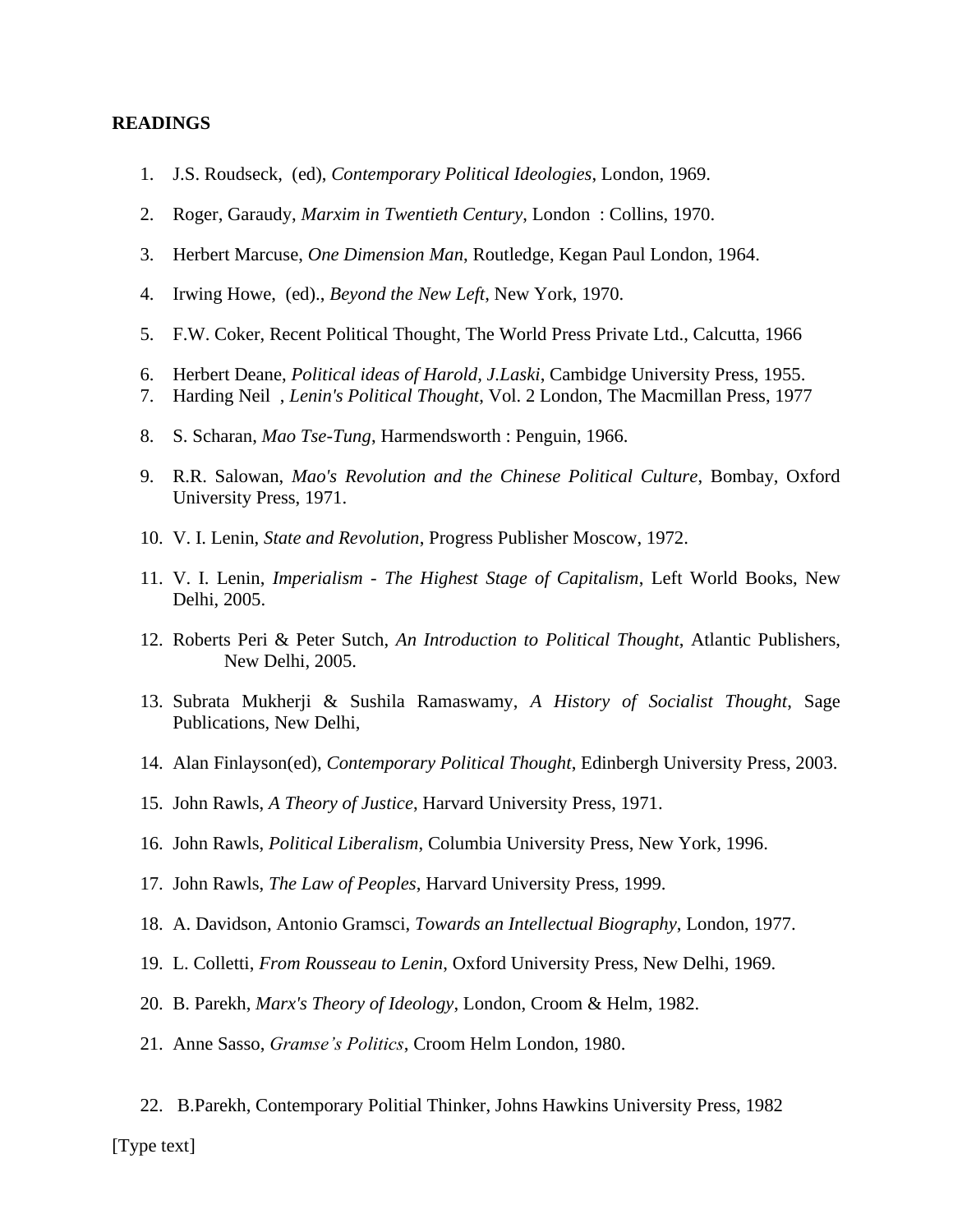23. Jagroop Kaur, *Samkalin Rajnitik Chintan*, Madan Publications, Patiala, 2016 24. Andrew Heywood, *Political Indeology*, Palgrave Memillan, 2012.

Dr. Sunita Rani Dr. Jagroop Kaur Dr. J.A. Khan Dr. SSNarang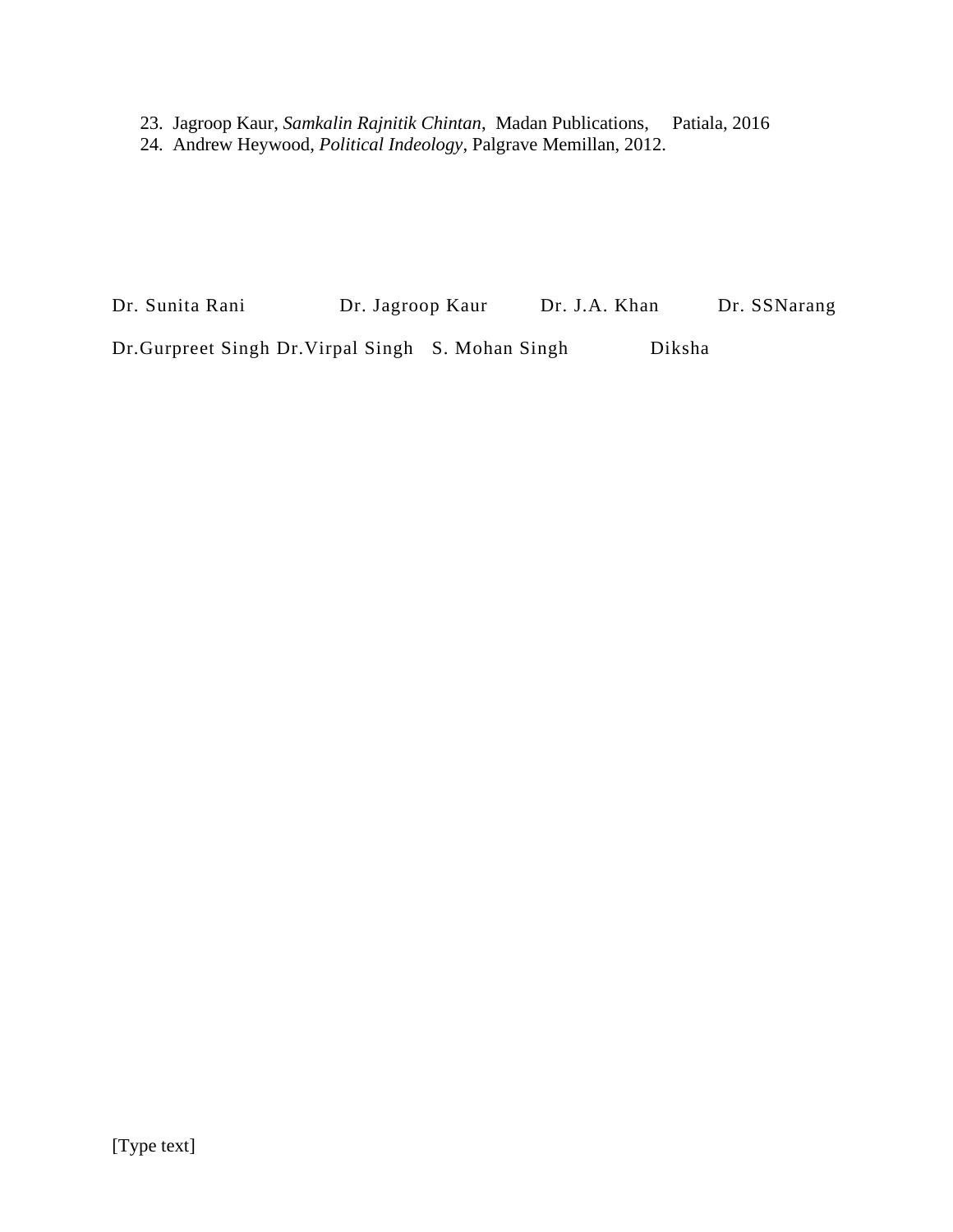# **MAPOLSCI- 302: MODERN POLITICAL ANALYSIS**

**Maximum Marks: 100 Pass Marks: 35% Maximum External Marks: 70 Pass Marks: 25 Maximum Internal Marks: 30 Pass Marks: 10 Time: 3 Hours Total Lectures: 75**

**OBJECTIVES** : The course aims at introducing students to the key concepts which are the building blocks of modern political analysis. Each concept will be studied in terms of the main debates over its nature and scope in the discipline and its relationship with other concepts. After dong this course, the student will be able to discern the conceptual debates which underlie political phenomena.

# **INSTRUCTIONS FOR THE PAPER SETTER/EXAMINER**

The question paper will consist of Three Section: A, B and C. Sections A & B will have four questions from the respective portion of the Syllabus and will carry 10 marks each. Section C will consist of 10 short-answer type questions, which will cover the entire syllabus and will carry 30 marks in all. Each short answer type question will carry three (3) marks.

#### **INSTRUCTIONS FOR THE CANDIDATES**

Candidates are required to attempt two questions each from the Sections A & B of the question paper and the entire Section C. The candidates are required to give answer of each short type question in 50 words i.e. in 7-10 lines.

#### **UNIT-1**

- 1. Modern Political Analysis: Meaning, Nature, Assumptions and major concerns.
- 2. Behavioural Revolution in Political Science: Behavioural Approach and Post Behavioural Reactions to it.

3. System Approach of David Easton and Structural Functional Approach of G.A. Almond.

4. Marxian Approach.

#### **UNIT-11**

- 5. Concept of Political System: Meaning, Features and Functions of Political System.
- 6. Traditional and Modern Interpretations of Politics.
- 7. Political Culture and Political Socialization.
- 8. Political Development and Modernization.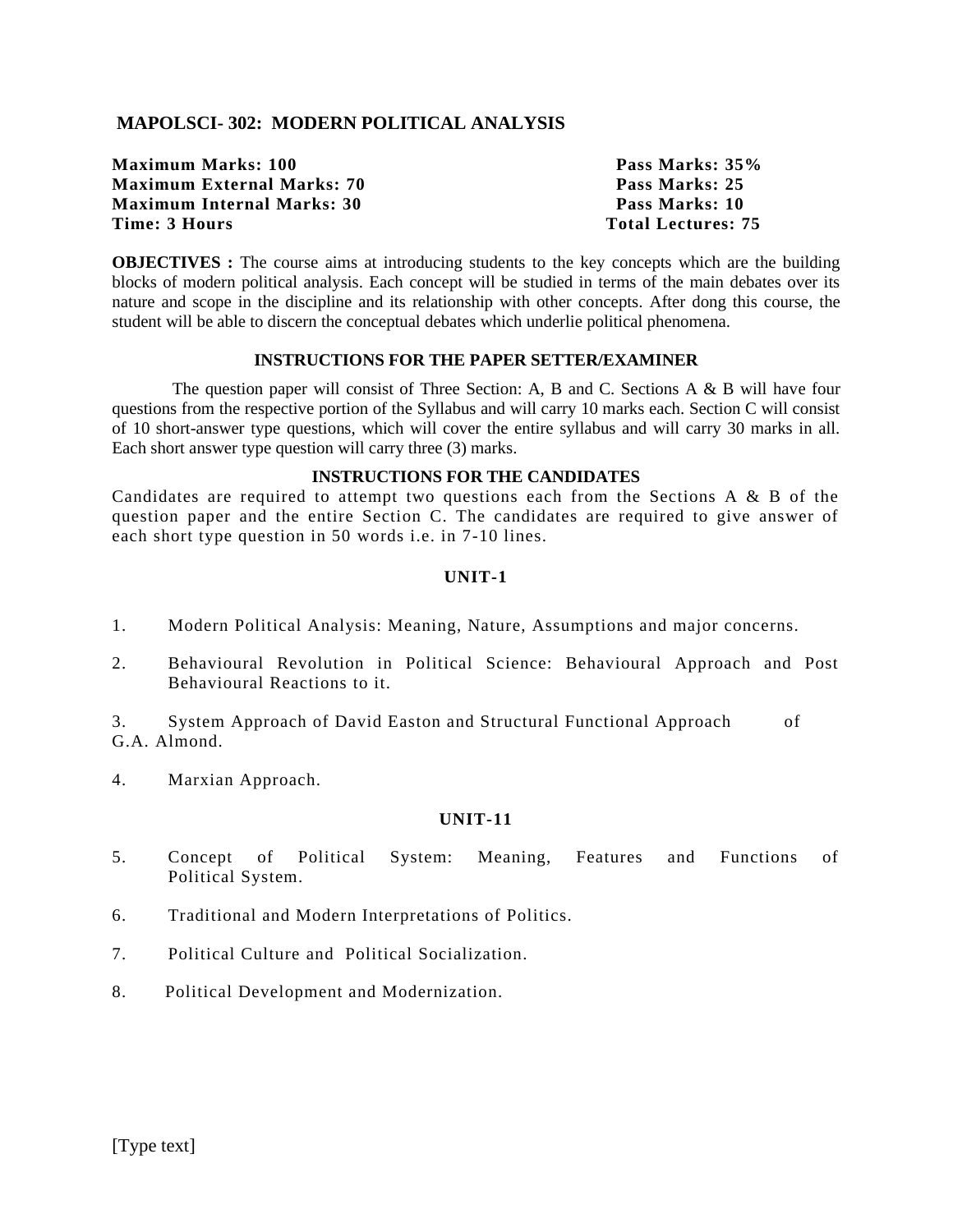| Dr. Sunita Rani                                    | Dr. Jagroop Kaur | Dr. J.A. Khan |        | Dr. SSNarang |
|----------------------------------------------------|------------------|---------------|--------|--------------|
| Dr. Gurpreet Singh Dr. Virpal Singh S. Mohan Singh |                  |               | Diksha |              |

- 1. Robert A. Dahl, *Modern Political Analysis*, Prentice Hall, New Delhi, 1972.
- 2. Davies & Lewis, *Models of Political Systems*, Vikas, New Delhi, 1972.
- 3. Stephen L. Wasby, *Political Science : The Discipline and its Dimensions*, Scientific Book Agency; 1972.
- 4. D. Easton, *The Political System*, Scientific Book Agency, Calcutta, 1972.
- 5. D.Easton, *A System Analysis of Political life*, John Willey, 1965.
- 6. Almond & Powell, *Comparative Politics*, Amerind, New Delhi,1975.
- 7. Almond & Verba, *Civic Culture*, Princeton, 1963.
- 8. Venon Von Dyke, *Political Science: A philosophical Analysis*, Stanford, 1960.
- 9. Karl W. Deutsch, *The Nerves of Government*, The Free Press, New York, 1952.
- 10. Oran R. Young, *Systems of Political Science*, Prentice Hall, 1967.
- 11. Heinz Evlau, *Behavioural Persuasion in Politics*, Random House, New York, 1963.
- 12. Harold Lasswell, *The Policy Orientation of Political Science*, Laxmi Narain Aggarwal, Agra, 1971.
- 13. Arnold Brecht, *Political Theory*, Times of India Press, Bombay, 1970.
- 14. David E. Apter, *Introduction to Political Analysis*, Prentice Hal of India, New Delhi, 1981.
- 15. Charlesworth, *Contemporary Political Analysis*, Free Press, New York, 1968.
- 16. S.M. Lipset, *Political Man: The Social Basis of Politics*, London, 1983.
- 17. Daniel Bell, *End of Ideology: On the Exhaustion of Political Ideas in the Fifties*, Free Press, New York, 1960.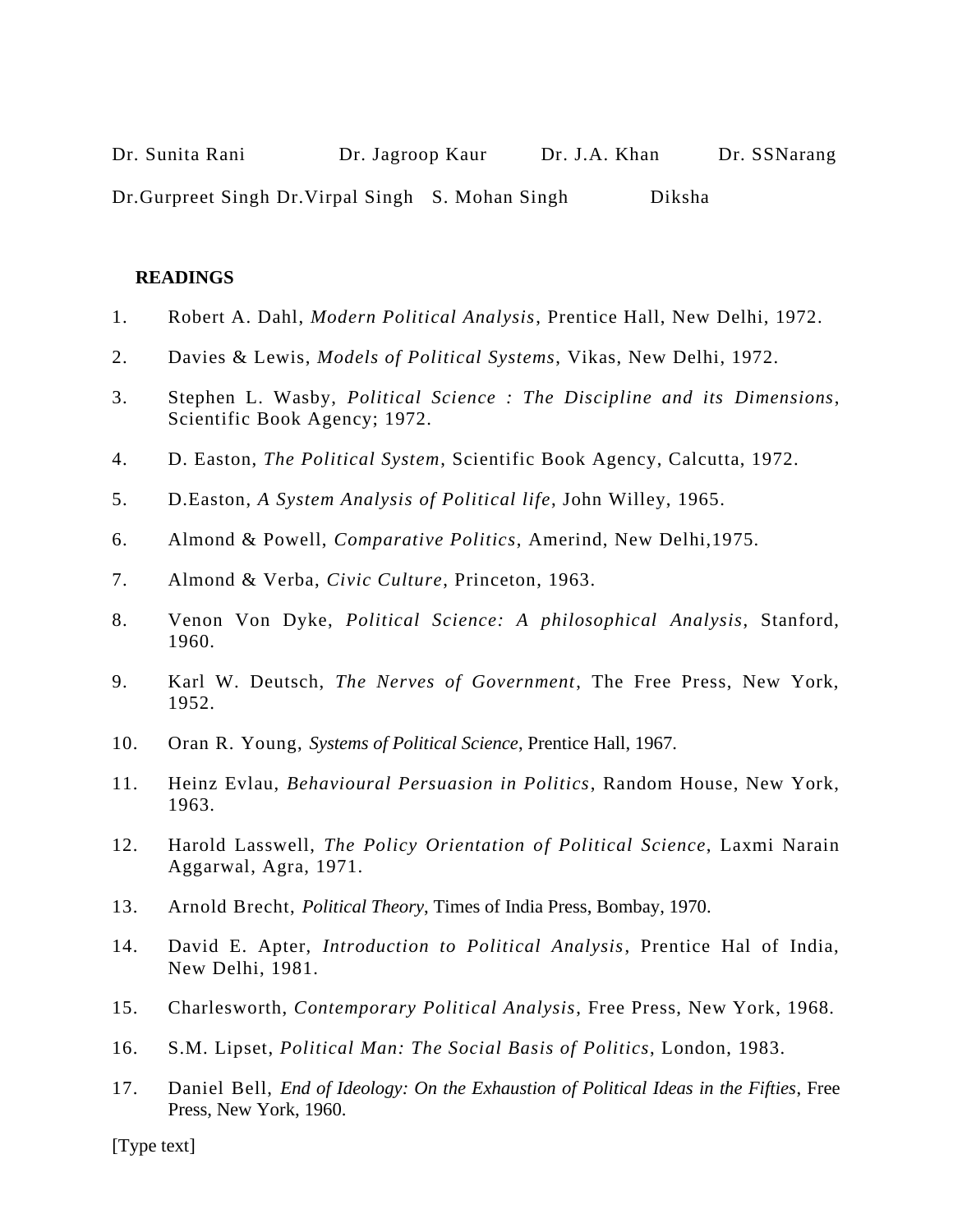18. L.N. Moskvichov, *The End of Ideology: Illusion and Reality*, Progress Publishers, Moscow, 1974.

19. John T. Doby, (ed.), *An Introduction to Social Research*, The Stekpale Company, Harrishberg,1954-1967.

- 20. L.D. Hayses, *The Conduct of Political Inquiry Behavioural* & R.D. Hedlud *Political Analysis*, Englewood, Cliff, Prentice Hall, 1970.
- 21. Vernon Von Dyke, *Political Science: A Philosophical Analysis*, Stanford University Press 1960.
- 22. H.M. Blalock (ed.), *Methodology in Social Research*, McGraw Hill, New York, 1968.
- 23. H. Hyman, *Survey Design and Analysis*, Free Press, New York, 1965.
- 24. Johan, Gultung, *Theory and Methods of Social Research,* Allen and Unwin, London, 1967.
- 25. L. Kish, *Survey Sampling*, Wiley, New York, 1965.
- 26. S.K. Sharma, *Adhunik Rajnitik Vishleshan* : *Padhtiyan te Dharnava* (Punjabi)
- 27 Damien Kingsburg, Political Development, Routledge, 2007.

Dr. Sunita Rani Dr. Jagroop Kaur Dr. J.A. Khan Dr. SSNarang Dr.Gurpreet Singh Dr.Virpal Singh S. Mohan Singh Diksha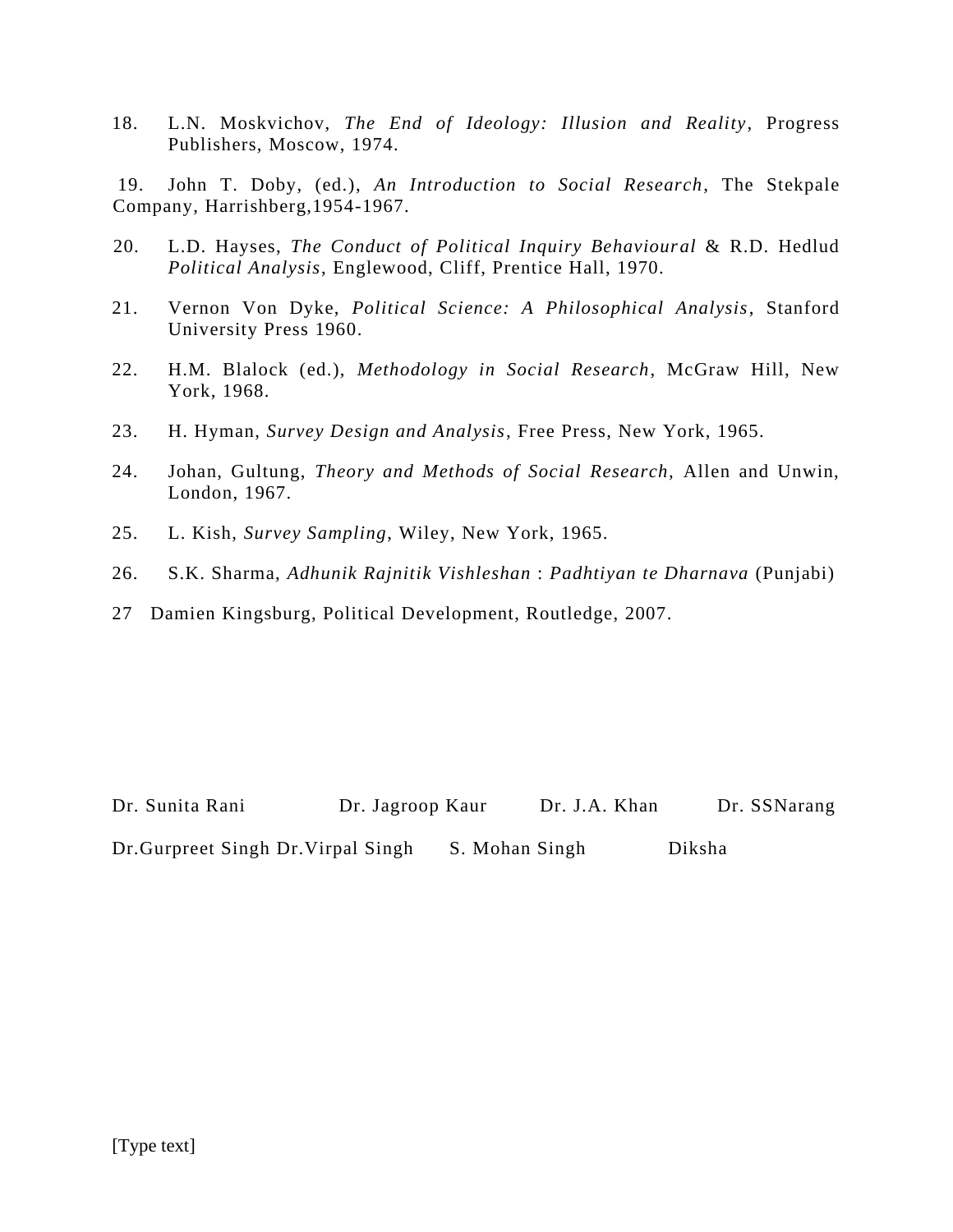# **MAPOLSCI- 303: PUNJAB POLITICS**

**Maximum Marks: 100 Pass Marks: 35% Maximum External Marks: 70 Pass Marks: 25 Maximum Internal Marks: 30 Pass Marks: 10** Time: 3 Hours Total Lecturs: 75

**OBJECTIVES :** The course aims at introducing students to the key concepts which are the building blocks of the Punjab Politics. Each concept will be studied in terms of the main debates over its nature and scope in the discipline and its relationship with other concepts. After dong this course, the student will be able to discern the conceptual debates which underlie political phenomena.

#### **INSTRUCTIONS FOR THE PAPER SETTER/EXAMINER**

The question paper will consist of Three Section: A, B and C. Sections A & B will have four questions from the respective portion of the Syllabus and will carry 10 marks each. Section C will consist of 10 short-answer type questions, which will cover the entire syllabus and will carry 30 marks in all. Each short answer type question will carry three (3) marks.

#### **INSTRUCTIONS FOR THE CANDIDATES**

Candidates are required to attempt two questions each from the Sections A  $\&$ B of the question paper and the entire Section C. The candidates are required to give answer of each short type question in 50 words i.e. in 7 -10 lines.

#### **UNIT-I**

- 1. Socio-Economic bases of Punjab Politics.
- 2. Reorganization of Punjab on Linguistic Basis and its Impact on Punjab Politics.
- 3. Dynamics of Party System in Punjab: INC, BJP, BSP, SAD, AAP, Their Ideologies, Organisation, Changing Support Base and Electoral Performance..
- 4. Demand for State Autonomy: Anandpur Sahib Resolution, Akali Political Impacts Government's Memorandum to Sarkaria Commission and its Recommendations.

#### **UNIT-II**

- 5. Nature and Impact of Sikh Militant Movement in Punjab.
- 6. Working of Coalition Governments in Punjab.
- 7. Issues in Punjab Politics: Mining, Environment Degradation, Farmers Suicide and Drug addiction.
- 8. Emerging trends in Punjab Politics.

Dr. Sunita Rani Dr. Jagroop Kaur Dr. J.A. Khan Dr. SSNarang

Dr.Gurpreet Singh Dr.Virpal Singh S. Mohan Singh Diksha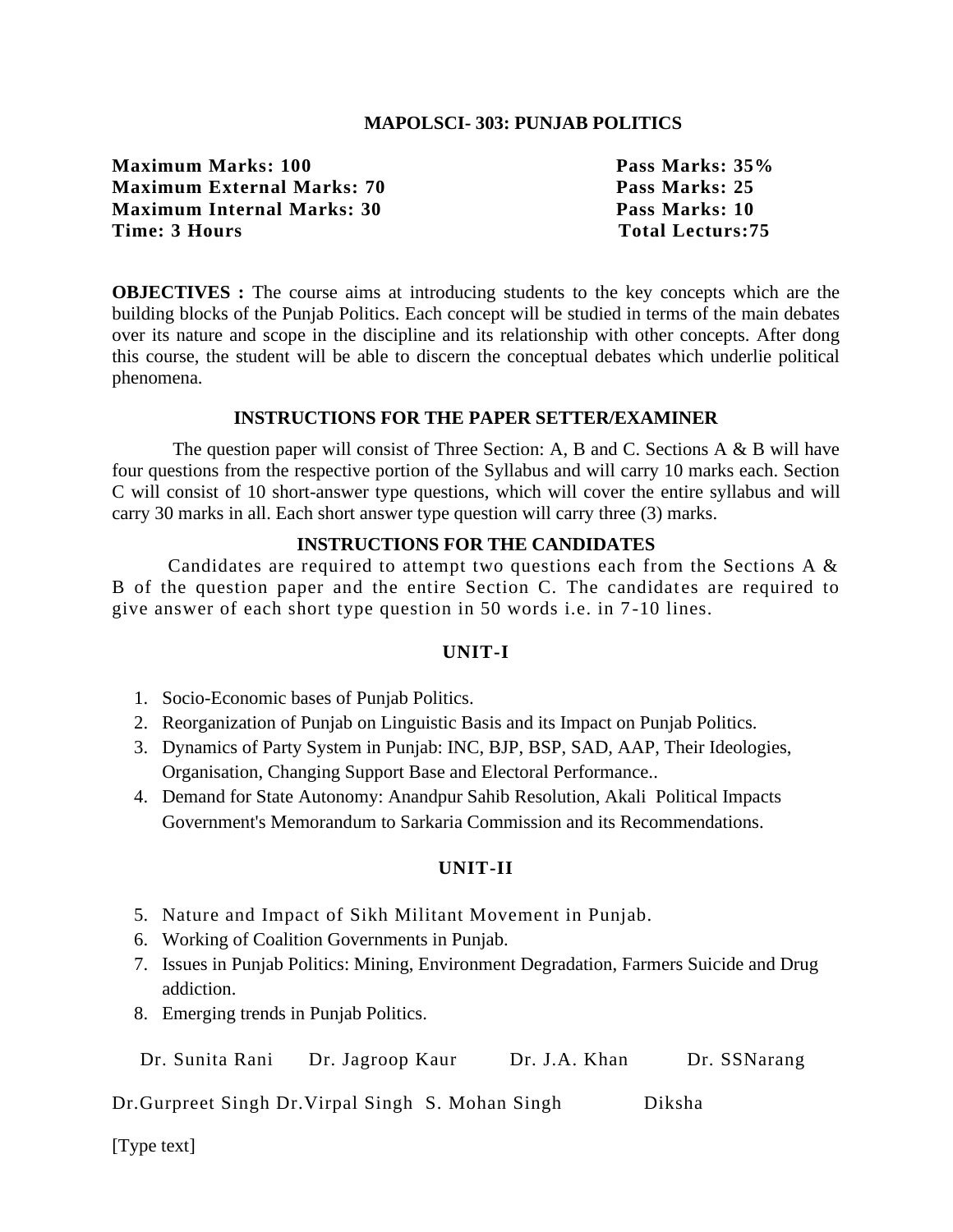- 1. A.S. Narang: *Storm Over the Sutluj,* New Delhi, Gitanjali Publishing House, 1983.
- 2. A.S. Narang:*Punjab Politics in National Perspective,* New Delhi, Gitanjali Publishing House, 1986.
- 3. A.S. Narang:*The Akali Politics,* New Delhi, Gitanjali Publishing House, 1983.
- 4. Abbida Sammudin: *The Punjab Crisis: Challenges and Response,* New Delhi, Mittal Publication, 1985.
- 5. Amrik Singh: *Punjab in India Politics: Issues & Trends,* New Delhi, Ajanta Publications, 1994.
- 6. Baldev Raj Nayar: *Minority Politics in Punjab,* Delhi*,* Princeton University Press, 1966.
- 7. Dalip Singh: *Dynamics of Punjab Politics,* Delhi, Macmillan India Ltd., 1981.
- 8. Dalip Singh: *Milian Julian Sarkaran Di Rajneeti,* Patiala, Punjabi University, 1996 (in Punjabi).
- 9. Harbans Singh: *Encyclopedia of Sikhism,* Patiala, Punjabi University, 1997.
- 10. Harjinder Dilgeer: *Shiromani Akali Dal: Ik Itihas* (Punjabi).
- 11. J.C. Aggarwal: *Modern History of Punjab,* New Delhi, Concept Publishing & S.P. Aggarwal Company, 1992.
- 12. J.S. Brar: *The Communist Party in Punjab,* New Delhi, National Book Organization, 1989.
- 13. Jamshid Ali Khan: *Punjab Di Rajniti,* Chandigarh, Lokgeet Prakashan, 2005.
- 14. Jamshid Ali Khan: *Politics of Coalition Governments in Punjab*, Patiala. Madaan Publications, 2006
- 15. Kailash Chander Gulati: *The Akalis Past and Present,* New Delhi, Asha Janak Publication, 1974.
- 16. Kehar Singh: *Perspectives on Sikh Polity,* New Delhi, Dawn Publishers, 1993.
- 17. Khushwant Singh: *History of the Sikhs, Volume II,* Delhi, Oxford University Press, 1977.
- 18. Kuldeep Kaur: *Splits and Mergers of Shriomani Akali Dal,* Delhi, Deep and Deep Publication, 1997.
- 19. L. S. Sidhu, Gurpreet Singh Brar & S.K. Punia,: *Politics in Punjab*, Chandigarh, Unistar Publications, 2009
- 20. L.S. Sidhu: *Party Politics in Punjab,* Delhi*,* Mittal Publication, 1995.
- 21. Lakhwinder Singh Sidhu: *Punjab di Rajniti (Punjabi),* Patiala, SLM Publications, 2017.
- 22. Paul Wallace: *Political Dynamics in Punjab,* Amritsar, G.N.D. University & Surinder Chopra (ed.), 1988.
- 23. Rajiv A. Kapur: Sikh Separatism, *The Politics of Faith,* New Delhi, Vikas Publishing House, 1987.
- 24. S.C. Kashyap: *Politics of Power,* Delhi, National Publishing House, 1974.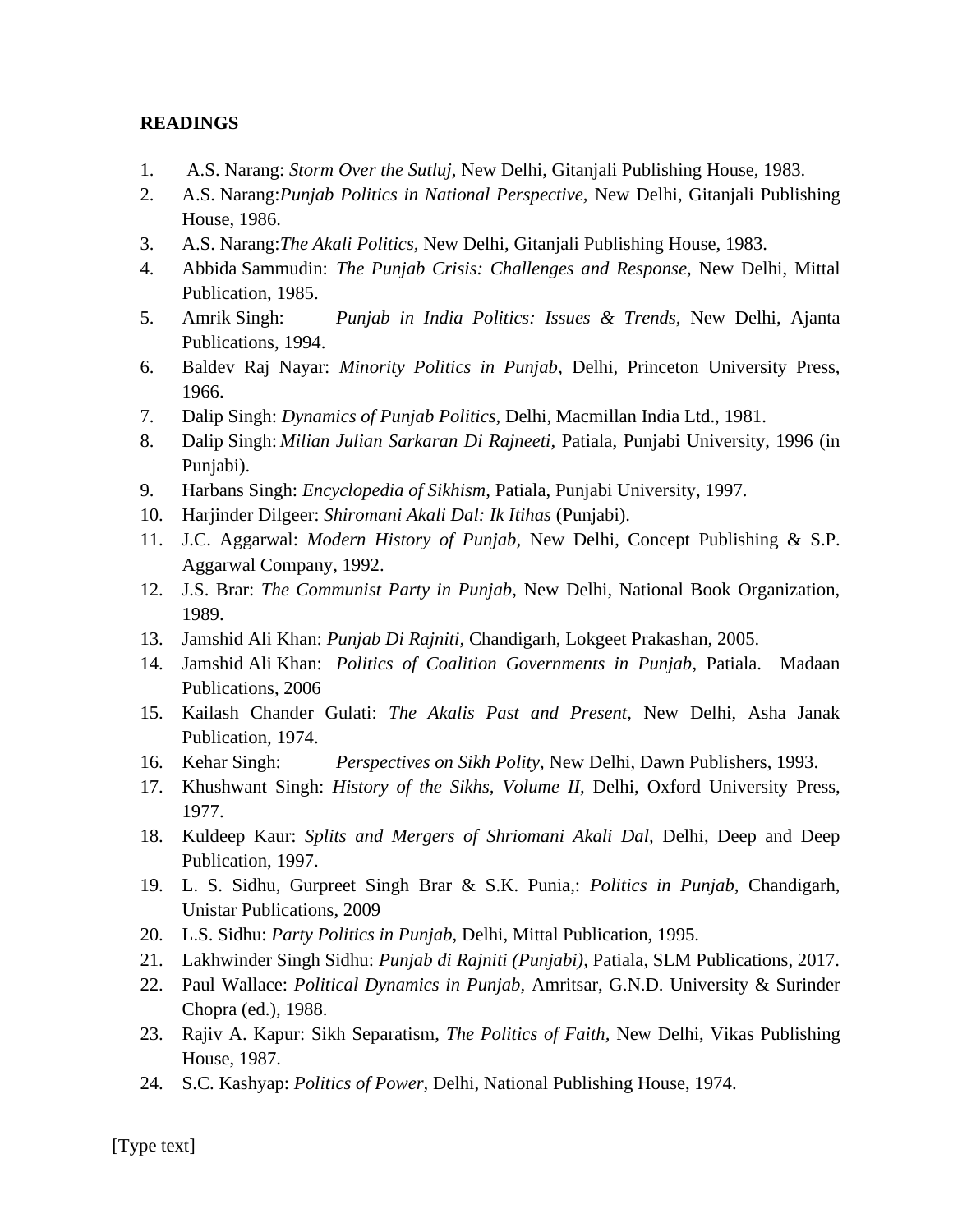25. S.K. Sharma: *Punjab Sarkar Valon Sarkaria Commission Nu Pesh Keeta Memorandum* (Punjabi), Patiala Publication Bureau, Punjabi University, 1993. 26. Varinder Grover: *The Story of Punjab: Yesterday and Today,* New Delhi, Deep&Dee

Publications, 1996

Dr. Sunita Rani Dr. Jagroop Kaur Dr. J.A. Khan Dr. SSNarang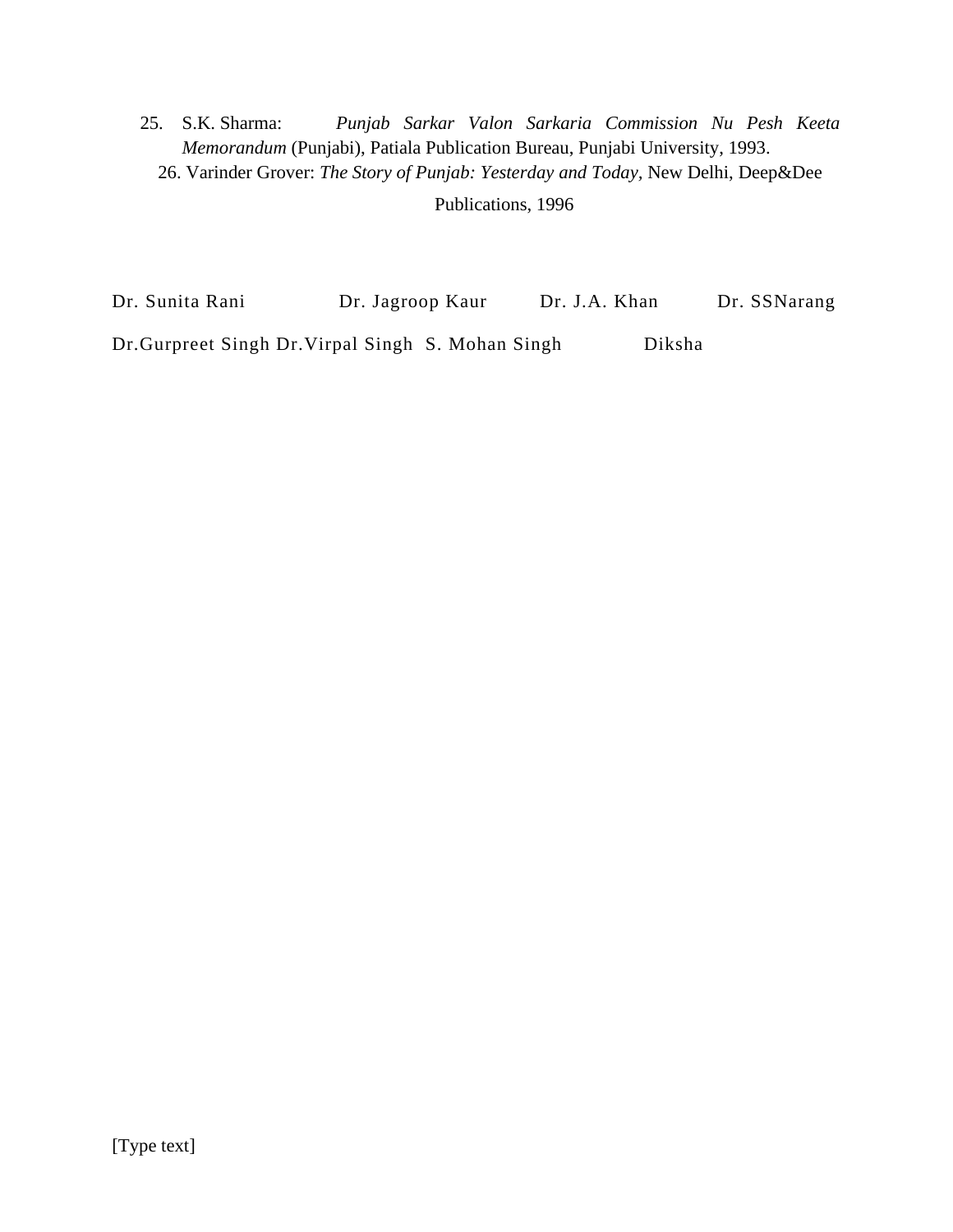# **MAPOLSCI- 304(I): FOREIGN POLICY OF INDIA**

**Maximum Marks: 100 Pass Marks: 35% Maximum External Marks: 70 Pass Marks: 25 Maximum Internal Marks: 30 Pass Marks: 10 Time: 3 Hours Total Lectures: 75** 

**Objectives :** The course tries to underline the changes, which the shifting nature of world order has induced into the more enduring elements and themes of Indian foreign policy. At the same time, India's growing assertion on the world stage as an important international actor is assessed in the light of its role in various global regimes.

# **INSTRUCTIONS FOR THE PAPER SETTER/EXAMINER**

The question paper will consist of Three Section: A, B and C. Sections A & B will have four questions from the respective portion of the Syllabus and will carry 10 marks each. Section C will consist of 10 short-answer type questions, which will cover the entire syllabus and will carry 30 marks in all. Each short answer type question will carry three (3) marks.

# **INSTRUCTIONS FOR THE CANDIDATES**

Candidates are required to attempt two questions each from the Sections A & B of the question paper and the entire Section C. The candidates are required to give answer of each short type question in 50 words i.e. in 7 -10 lines.

#### **UNIT-I**

- 1. Historical, Cultural and Philosophical Foundations of India's Foreign Policy.
- 2. Determinants of India's Foreign Policy: Internal and External.
- 3. Role and Relevance of NAM.
- 4. Globalization and Changing Goals of India's Foreign Policy: Security and Economic Dimensions.

#### **UNIT-II**

- 5. India and Major World Powers: US, Russia and China.
- 6. India's Relations with Neighbors: Pakistan and Bangladesh, Nepal and Sri Lanka.
- 7. Contemporary Challenges for India's Foreign Policy.

Dr. Sunita Rani Dr. Jagroop Kaur Dr. J.A. Khan Dr. SSNarang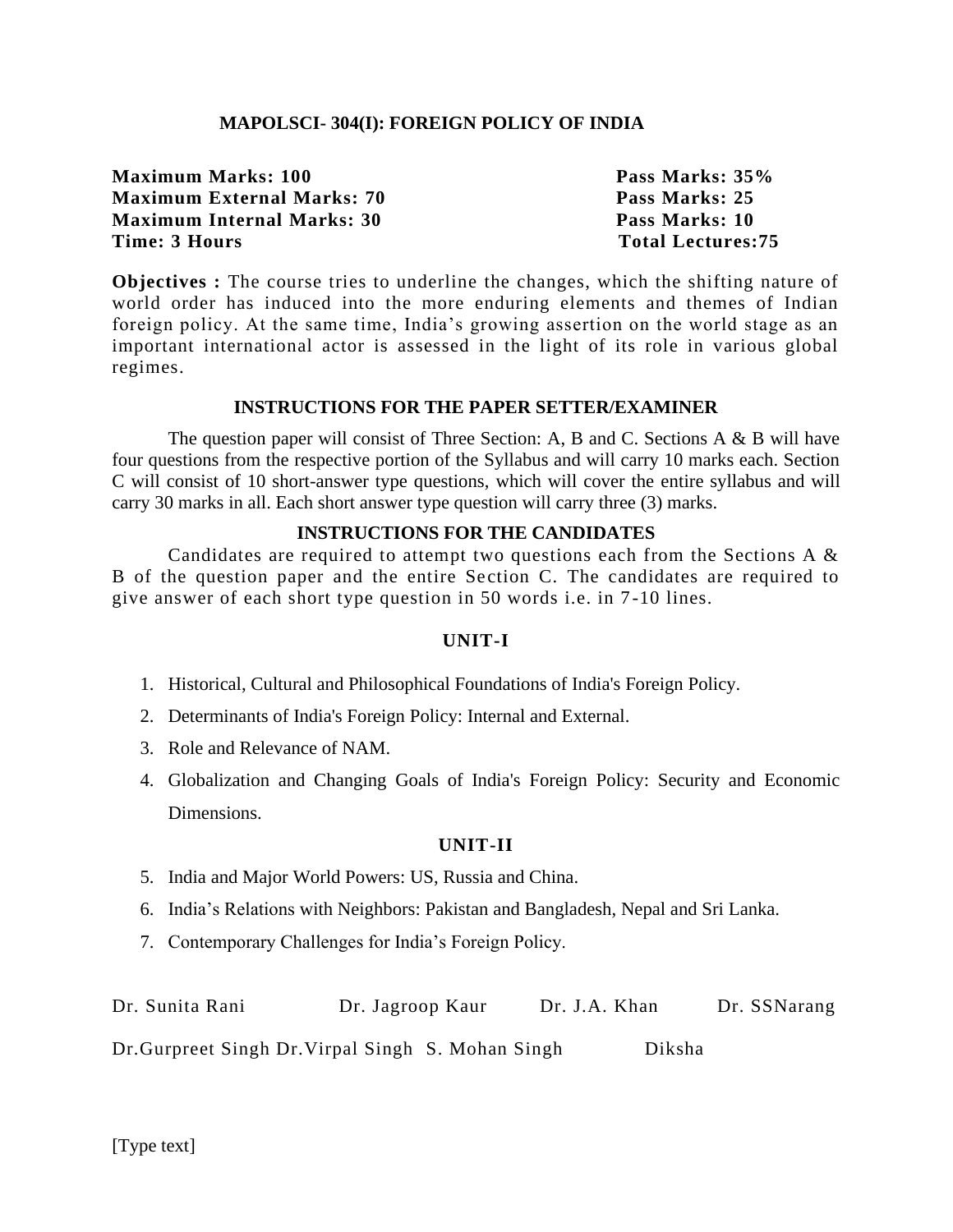- 1. Ale Ray Bennet: *International Organisations, Principles and Issues,* New Jersey, Englewood elffs, 1984.
- 2. Asha Hans: *The United Nations,* Delhi, Amar Prakashan, 1986.
- 3. B. M. Mehrish: *International Organisation,* Delhi, Vishal, 1976.
- 4. B.M Mehrish: *Restructuring the United Nation And global Governance*, Delhi, Maadhyam Book Services, 2003.
- 5. Clive Archer: *International Organizations*, London, Rutledge, 2014.
- 6. D. W. Bowett : *The Law of International Institutions,* Delhi, Sweet and Maxwell, 1995.
- 7. H. G.: Nicholas:*The United Nations as Political Institution,* London, Oxford University Press, 1975.
- 8. Ian Huro: *International Organizations: Politics, Law, Practice 3rd Edition*, Cambridge University Press 2017.
- 9. Jack C. Riggs, Robert, E & Plano: *The United Nations: International Organisation*  and World Politics, Chicago, The Dorsey Press, 1988.
- 10. K.P. Saksena: The *U.N. and Collective Security: Historical Analysis*, Delhi, D.K Publication House, 1974.
- 11. L. M. Goodrich & A.P. Simons: *The United Nations and the Maintenance of International Peace and Security,* Washington, D.C. The Brooking Institution, 1955.
- 12. Mangone Gerardji: *A Short History of International Organisation,* New York, McGraw Hill, 1954.
- 13. N. K. Jha (ed.): *India's Foreign Policy in a Changing World,* New Delhi, South Asian Publishers, 2000.
- 14. N. K. Jha: *Domestic Imperatives in India's Foreign Policy,* New Delhi, South Asian Publishers, 2001.
- 15. R. S. Yadav: *Bharat Di Videsh Niti,* Allahabad, Kitab Mahal, 2008.
- 16. Rumki Basu: *United Nations: Structure and Functions of an International Organisation,*  Sterling Publishers, New Delhi, 1997.
- 17. S. S. Good-Speed: *International Organisation,* Oxford University Press, New York, 1967.
- 18. S.J.R. Bilgrami: *Current Issues in International Politics,* Kanishka Publishers, New Delhi, 1997.
- 19. U. S. Bajpai: *Forty Years of the U.N.,* New Delhi, Lancer International, 1986

| Dr. Sunita Rani | Dr. Jagroop Kaur | Dr. J.A. Khan | Dr. SSNarang |
|-----------------|------------------|---------------|--------------|
|                 |                  |               |              |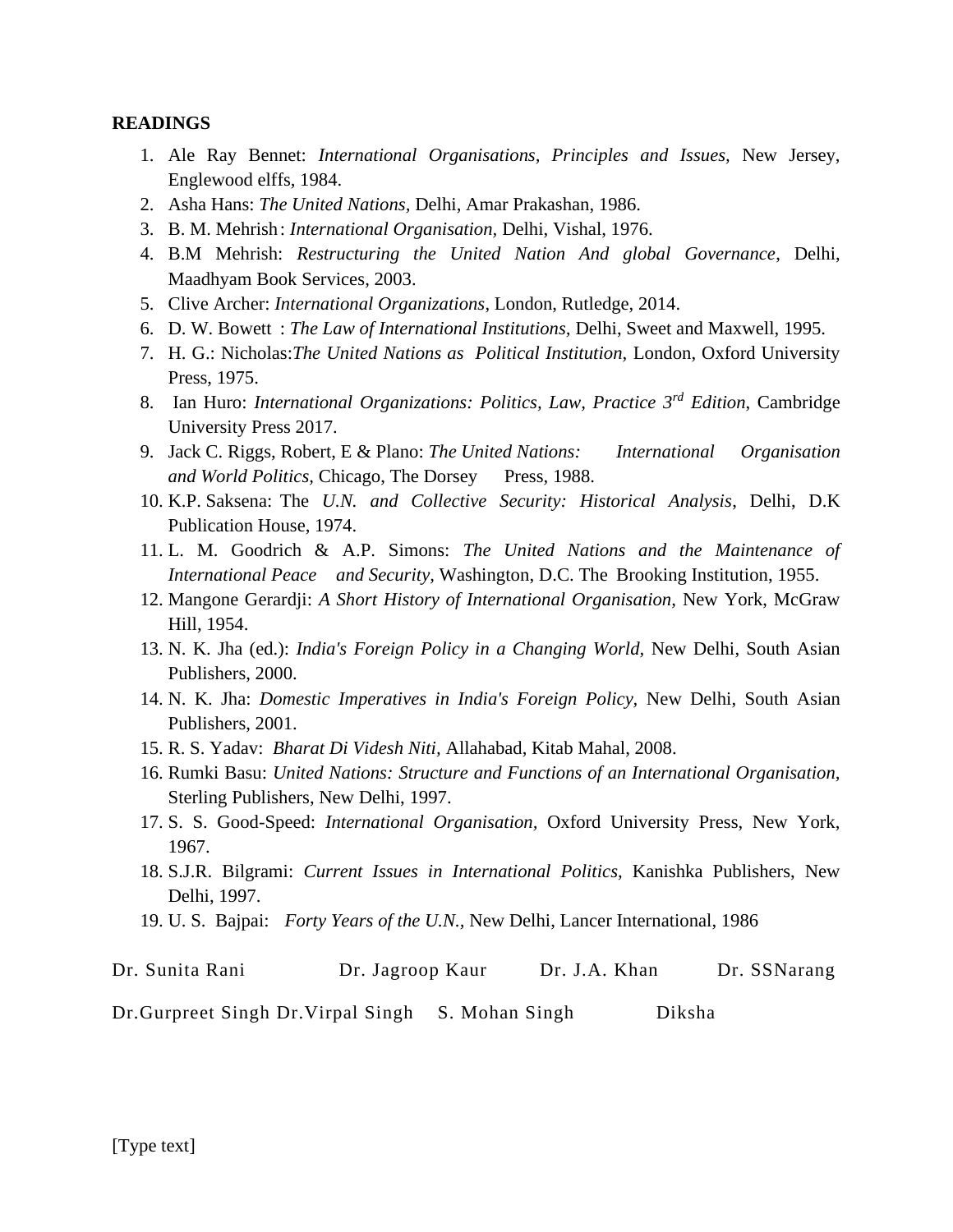# **MAPOLSCI-304(ii): THEORY AND PRACTICE OF DIPLOMACY**

**Maximum Marks: 100 Pass Marks: 35% Maximum External Marks: 70 Pass Marks: 25 Maximum Internal Marks: 30 Pass Marks: 10 Time: 3 Hours Total Lectures:75**

**Objectives:** The course tries to underline the changes, which the shifting nature of world order has induced into the more enduring elements and themes of Diplomacy.

# **INSTRUCTIONS FOR THE PAPER SETTER/EXAMINER**

The question paper will consist of Three Section: A, B and C. Sections A & B will have four questions from the respective portion of the Syllabus and will carry 10 marks each. Section C will consist of 10 short-answer type questions, which will cover the entire syllabus and will carry 30 marks in all. Each short answer type question will carry three (3) marks.

#### **INSTRUCTIONS FOR THE CANDIDATES**

Candidates are required to attempt two questions each from the Sections A & B of the question paper and the entire Section C. The candidates are required to give answer of each short type question in 50 words i.e. in 7 -10 lines.

#### **UNIT-1**

- 1. Diplomacy and International Relations.
- 2. Meaning, Nature and Historical Evolution and Diplomacy.
- 3. Diplomacy as an Instrument of Foreign Policy.
- 4. Diplomatic Immunities and Privileges.

#### **UNIT-11**

- 5. Post Cold War Diplomacy.
- 6. Open Diplomacy; Democratic Diplomacy.
- 7. Conference Diplomacy; Summit Diplomacy.
- 8. Issues in Contemporary Diplomacy.
- 9. Economic aid as an important instrument of Diplomacy.

| Dr. Sunita Rani                     | Dr. Jagroop Kaur | Dr. J.A. Khan  | Dr. SSNarang |
|-------------------------------------|------------------|----------------|--------------|
| Dr. Gurpreet Singh Dr. Virpal Singh |                  | S. Mohan Singh | Diksha       |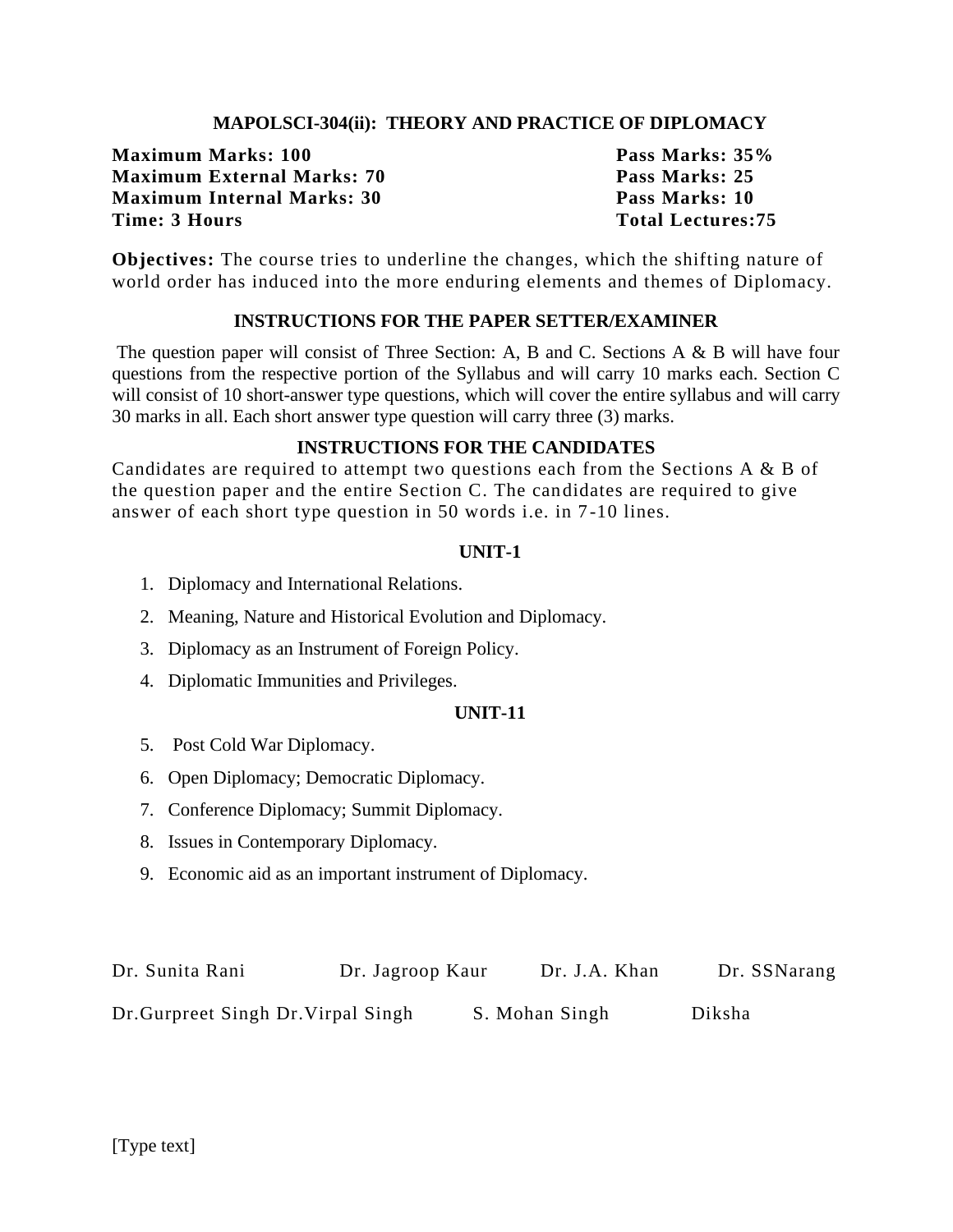- 1. K. Antaloiev, *Modern Diplomacy: Principles, Documents, People,* Novesti Press Agency Publishing House, Moscow, 1972.
- 2. J. W. Burton, *Systems, States, Diplomacy and Rules,* Cambridge University Press, London, 1968.
- 3. Sri D. Busk, *The Craft of Diplomacy: How to Run a Diplomtic Service,* Praeger, New Delhi, 1967.
- 4. C. J. Friedrich, *Diplomacy and the Study of the International Relations,* The Clarendon Press, Oxford, 1919.
- 5. Sir, W. Hayter, *The Diplomacy of the Great Powers,* MacMillan, New York, 1961.
- 6. H. Kissinger, *Diplomacy,* SBD Publishers, Delhi, 2000.
- 7. H. G. Nicholson, *Diplomacy,* London, OUP, 1963.
- 8. G.K. Mukherjee, *Diplomacy: Theory and History,* New Delhi, Trimurti Publications, 1972.
- 9. L. B. Pearson, *Diplomacy in a Nuclear Age,* Cambridge, Harvard University Press, 1959.
- 10. C. Beard, *The Idea of National Interest,* New York, Macmillan, 1934.
- 11. R. Aron, *Peace and War : A Theory of International Relations,* New York, Doubleday, 1966.
- 12. C. Roetter , *The Diplomatic Art: An Informal History of World Democracy,*  Philadelpia Macrae, Smith.
- 13. Adam Watson, *Diplomacy: The Dialogue Between States,* Routledge, 2013

Dr. Sunita Rani Dr. Jagroop Kaur Dr. J.A. Khan Dr. SSNarang Dr.Gurpreet Singh Dr.Virpal Singh S. Mohan Singh Diksha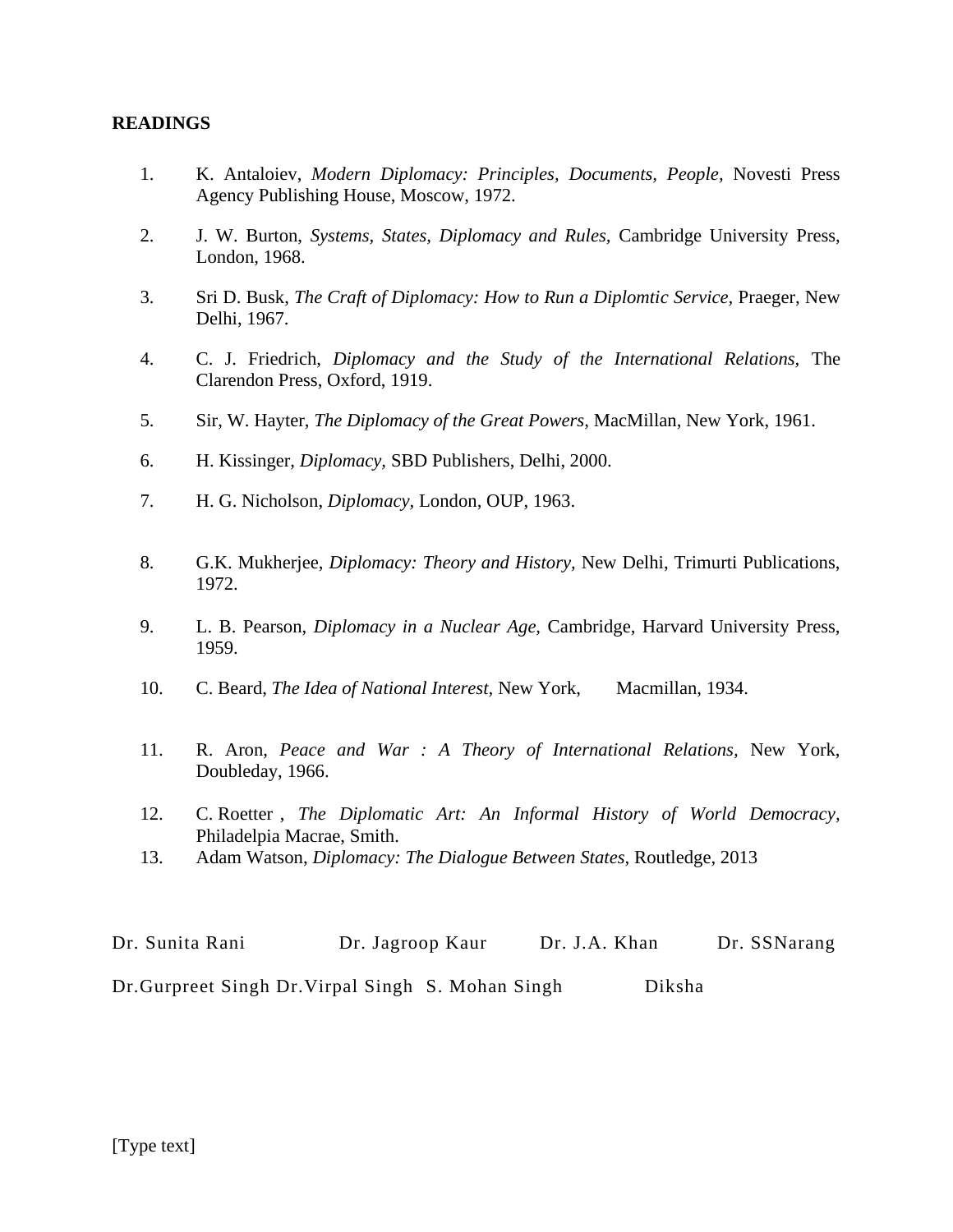# **MAPOLSCI - 304 (III) POLITICAL PARTIES AND PRESSURE GROUPS IN INDIA**

**Maximum Marks: 100 Pass Marks: 35% Maximum External Marks: 70 Pass Marks: 25 Maximum Internal Marks: 30 Pass Marks: 10 Time: 3 Hours Total lectures: 75** 

**OBJECTIVES :** It helps the students to understand the evolution and transformation of political parties in india. It also analyses different issues that impinge on party politics and challenges posed by parties and party system to indian democracy.

# **INSTRUCTIONS FOR THE PAPER SETTER/EXAMINER**

The question paper will consist of Three Section: A, B and C. Sections A & B will have four questions from the respective portion of the Syllabus and will carry 10 marks each. Section C will consist of 10 short-answer type questions, which will cover the entire syllabus and will carry 30 marks in all. Each short answer type question will carry three (3) marks.

# **INSTRUCTIONS FOR THE CANDIDATES**

Candidates are required to attempt two questions each from the Sections A & B of the question paper and the entire Section C. The candidates are required to give answer of each short type question in 50 words i.e. in 7 -10 lines.

# **UNIT-1**

- 1. National Political Parties-Their origin, programmes, structural organisation and support base. Congress, B.J.P., CPI, CPI (M), B.S.P., N.C.P.
- 2. Regional Political Parties-Their origin, programmes, structural organisation and support base. Akali Dal, National Conference, AIADMK & DMK, Assam Gana Parishad (AGP), Telgu Desam Party(TDP).
- 3. Patterns of the interactions between national and regional political parties.

# **UNIT-11**

- 1. Pressure Groups in India: Nature, Types, Strategy and Tactics.
- 2. Major Pressure Groups in India with special reference to Trade Unions, Chambers of Commerce and Agrarian interest groups.
- 3. Dalit Organizations, Human Rights Groups and Environment Protection Groups with special reference to Narmada Bachao Andolan.

| Dr. Sunita Rani    | Dr. Jagroop Kaur | Dr. J.A. Khan | Dr. SSNarang |
|--------------------|------------------|---------------|--------------|
| Dr. Gurpreet Singh | Dr. Virpal Singh | S.Mohan Singh | Diksha       |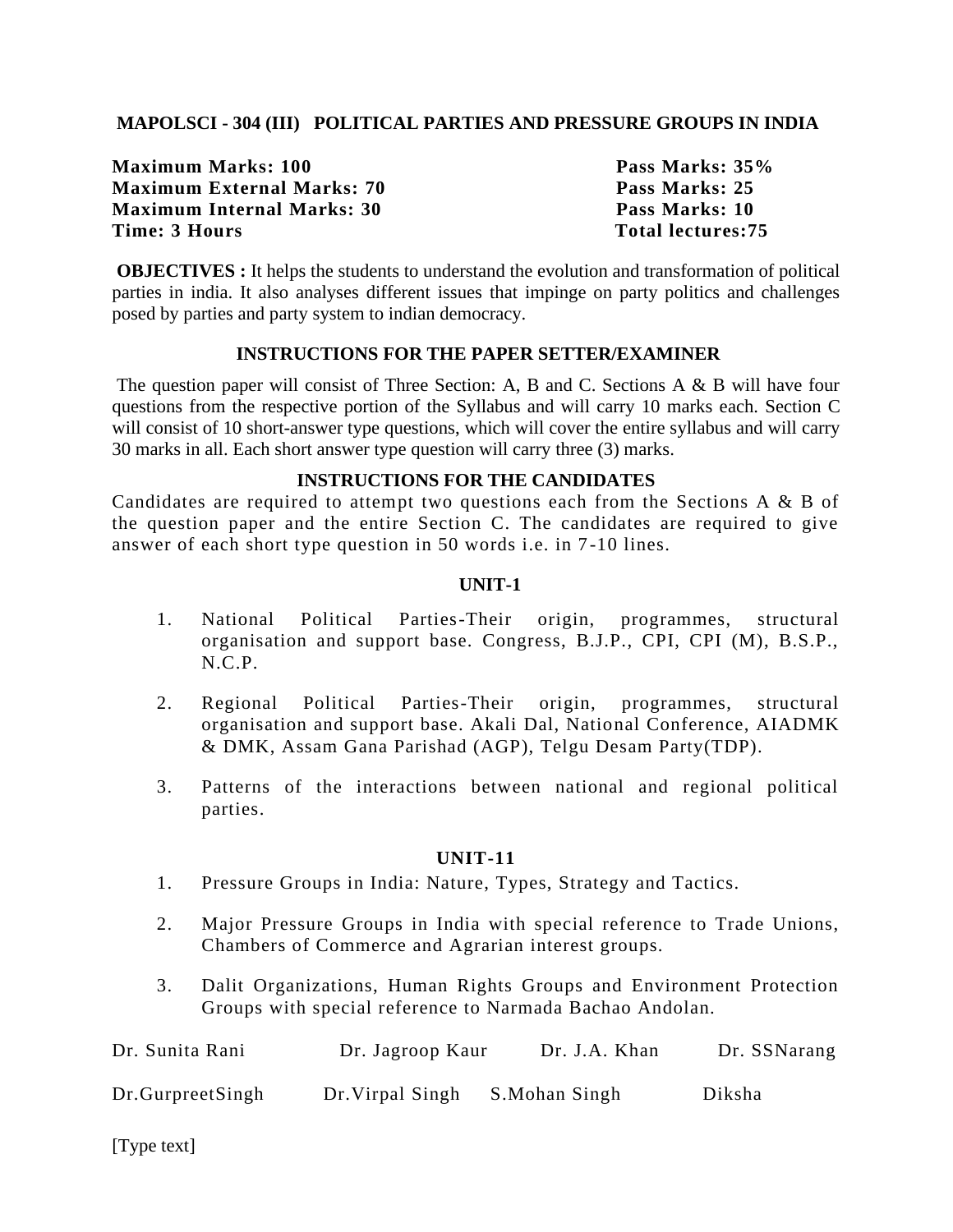- 1. Myron Weiner, *Party Politics in India,* Low Price Politics Publications, 1990.
- 2. Myron Weiner, *State Politics in India*, Princeton OUP,University Press, Princeton.
- 3. Iqbal Narain (ed.), *State Politics in India*, Meenakshi Prakashan, New Delhi, 1981.
- 4. Dalip Singh , *Dynamics of Punjab Politics*, Macmillan, India Ltd., 1981.
- 5. Horst Hartman, *Political Parties in India*, Meenakshi Prakashan, 1971.
- 6. V.O. Key Jr., *Politics,Parties and Pressure Groups*, Crowell Co., New York, 1984.
- 7. Stanley Kochaneck, *The Congress Party of India,* Princeton University Press, 1968.
- 8. Shiv Lal*, India: Current Party Politics*, New Delhi, Election Archives, 1987.
- 9. G. Gopal Kumar, *The Congress Party and State Politics*, Emergence of New Style Politics, Deep & Deep Publication,New Delhi, 1984.
- 10. Subhash Kashyap (ed.), *Indian Political Parties and Performance,* Indian Institute and Parliamentary Studies, New Delhi, 1971
- 11. Myron Weiner & Palambara (ed.), *Political Parties and Political Development,* Princeton University press, Princeton 1972.
- 12. Rajni Kothari (ed.), *Caste in Indian Politics*, Orient Longman, 1970.
- 13. G. Gopal Kumar, *Regional Political Parties and State Politics*, Deep & Deep Publications, 1986.

Dr. Sunita Rani Dr. Jagroop Kaur Dr. J.A. Khan Dr. SSNarang Dr.GurpreetSingh Dr.Virpal Singh S. Mohan Singh Diksha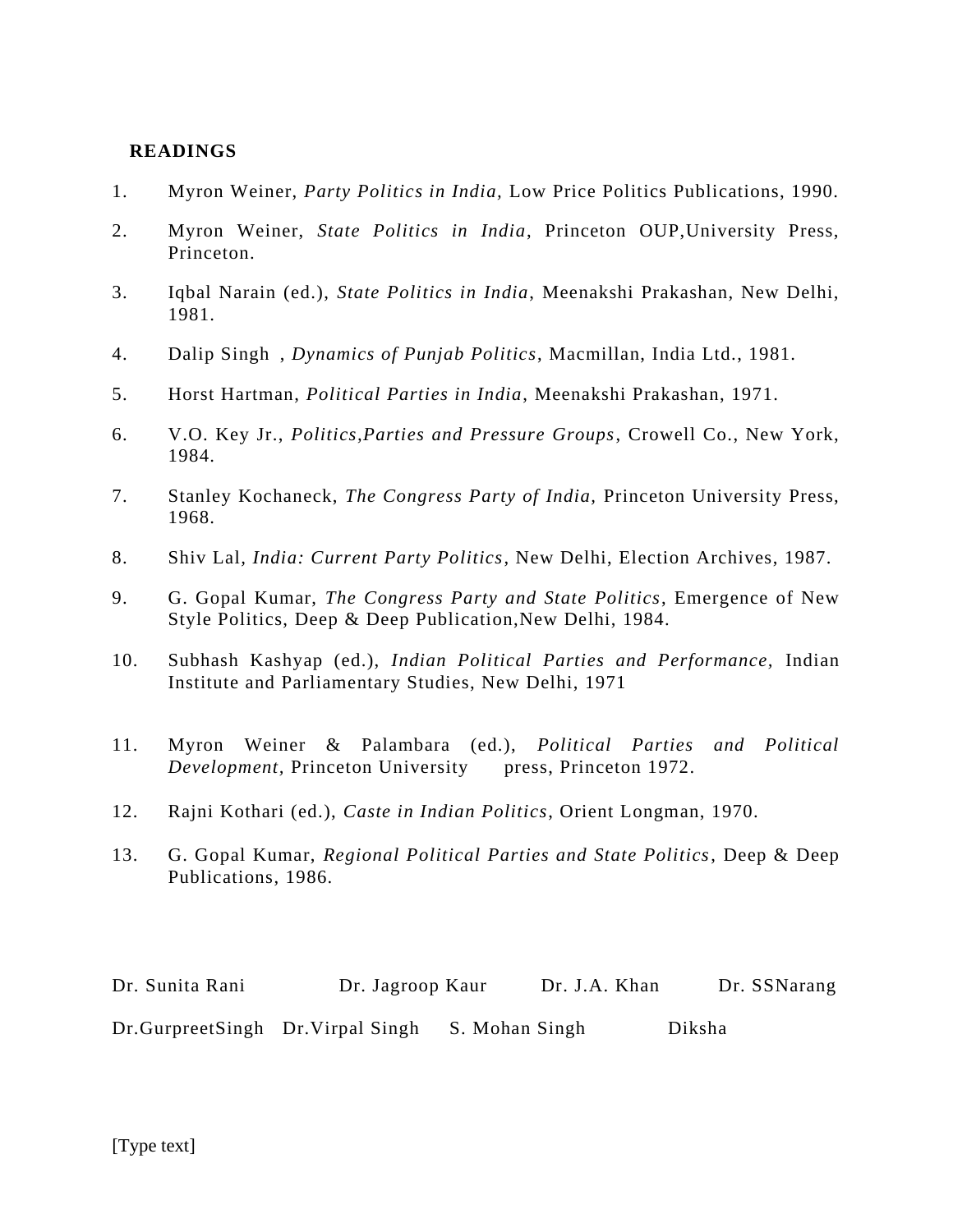- 14. Kishalay Benerjee, *Regional Political Parties in India*, B.R. Publishing House, 1984.
- 15. S. Bhatnagar, *Regional Political Parties in India*, New Pardeep Kumar (eds.) Delhi, ESS Publication, 1988.
- 16. Om P. Gautam, The *Indian National Congress: An Analytical Biography,* New Delhi, B.R. Publications, 1985.
- 17. V.B. Karnik , *Indian Trade Unions: A Survey,* Manaktlas, Bombay, 1966.
- 18. Kamal Kumar, *Party Politics in an Indian State. (A Study of the Main Political Parties in Rajasthan),* S. Chand & Co., New Delhi, 1970.
- 19. L.S. Sidhu, *Party Politics in Punjab*, Harnam Publishing House, 1994.
- 20. Davinder Singh, *Akali Politics in Punjab (1964-85*), National Book Organisation, 1993.
- 21. J.S. Brar, *The Communist Party in Punjab*, National Book Organisation, 1989.
- 22. L.S. Sidhu, et. Al, *Politics in Punjab,* Unistar Books, Chandigarh 2009.
- 23. Peter Ronald Desouza & E., *India's Political Parties*, Sage 2006.

Dr. Sunita Rani Dr. Jagroop Kaur Dr. J.A. Khan Dr. SSNarang Dr.Gurpreet Singh Dr.Virpal Singh S. Mohan Singh Diksha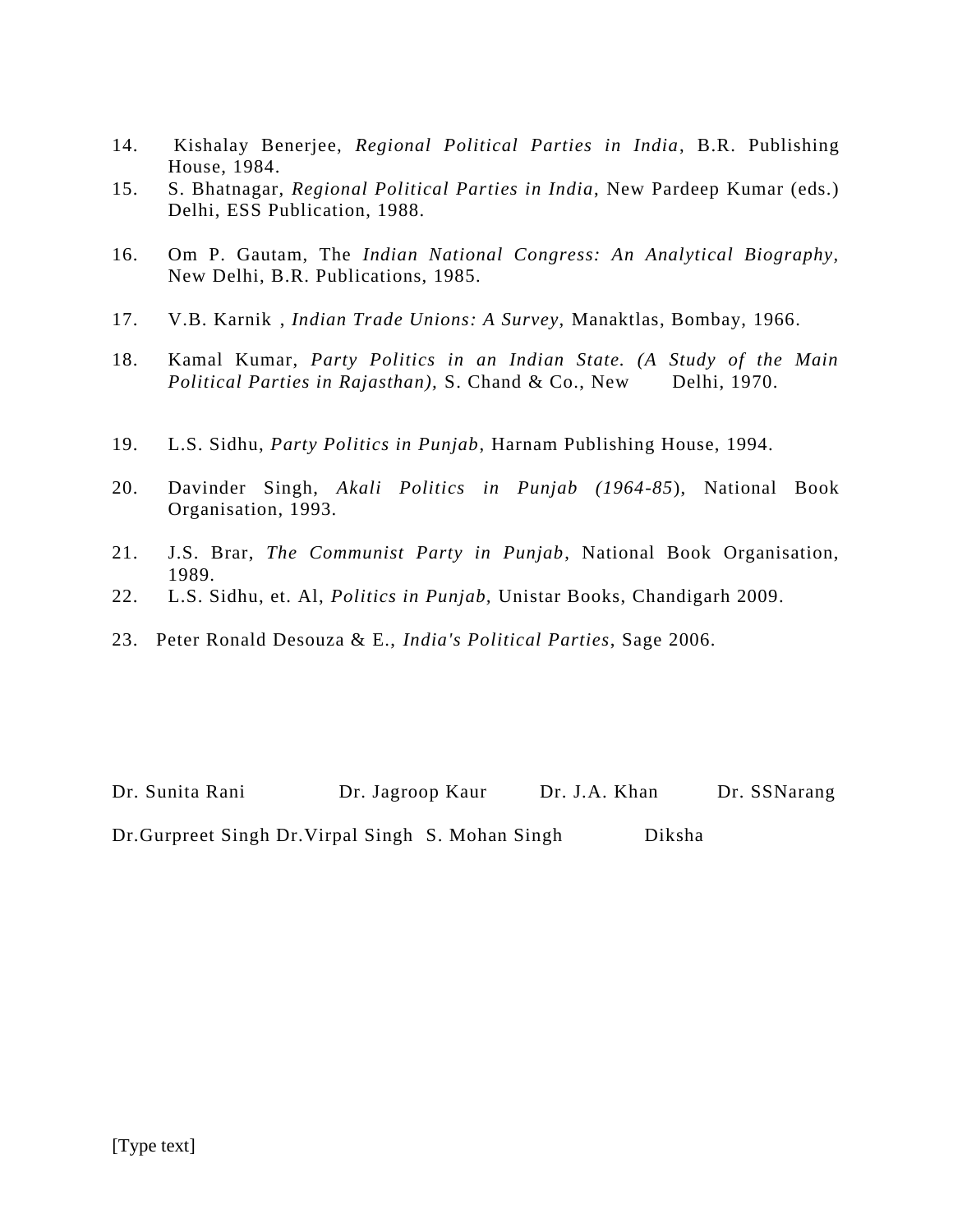# **MA POLSCI- 305: INTER- DISCIPLINARY COURSE -V**

# **Objectives: Internal: 50 Marks**

- A. To enhance the presentation skills of the students.
- B. To make the students do extensive research on various political issues.
- C. To improve the research aptitude of the students.
- D. To make the students do extensive research on various national and international problems.
- E. To increase understanding of political science research and analytical skills, including the ability to think critically.
- F. To construct logical arguments, collect, analyze, and interpret evidence, data, and formulate reasoned conclusions.

The followings are the suggested topics for seminar. Students are free to choose their topics with the help of their teachers.

- 1. Surplus Theory of Karl Marx
- 2. Lenin's view about Party Organisation
- 3. People's Democracy Theory of Lenin
- 4. New Democracy Concept of Mao
- 5. Revolution Theory of Herbert Marcuse
- 6. Assumptions of Modern political Analysis
- 7. Post Behaviour Approach
- 8. Types of Political Culture
- 9. Agencies of Political Socialization
- 10.Functions of Political System

| Dr. Sunita Rani                                    | Dr. Jagroop Kaur | Dr. J.A. Khan | Dr. SSNarang |
|----------------------------------------------------|------------------|---------------|--------------|
| Dr. Gurpreet Singh Dr. Virpal Singh S. Mohan Singh |                  | Diksha        |              |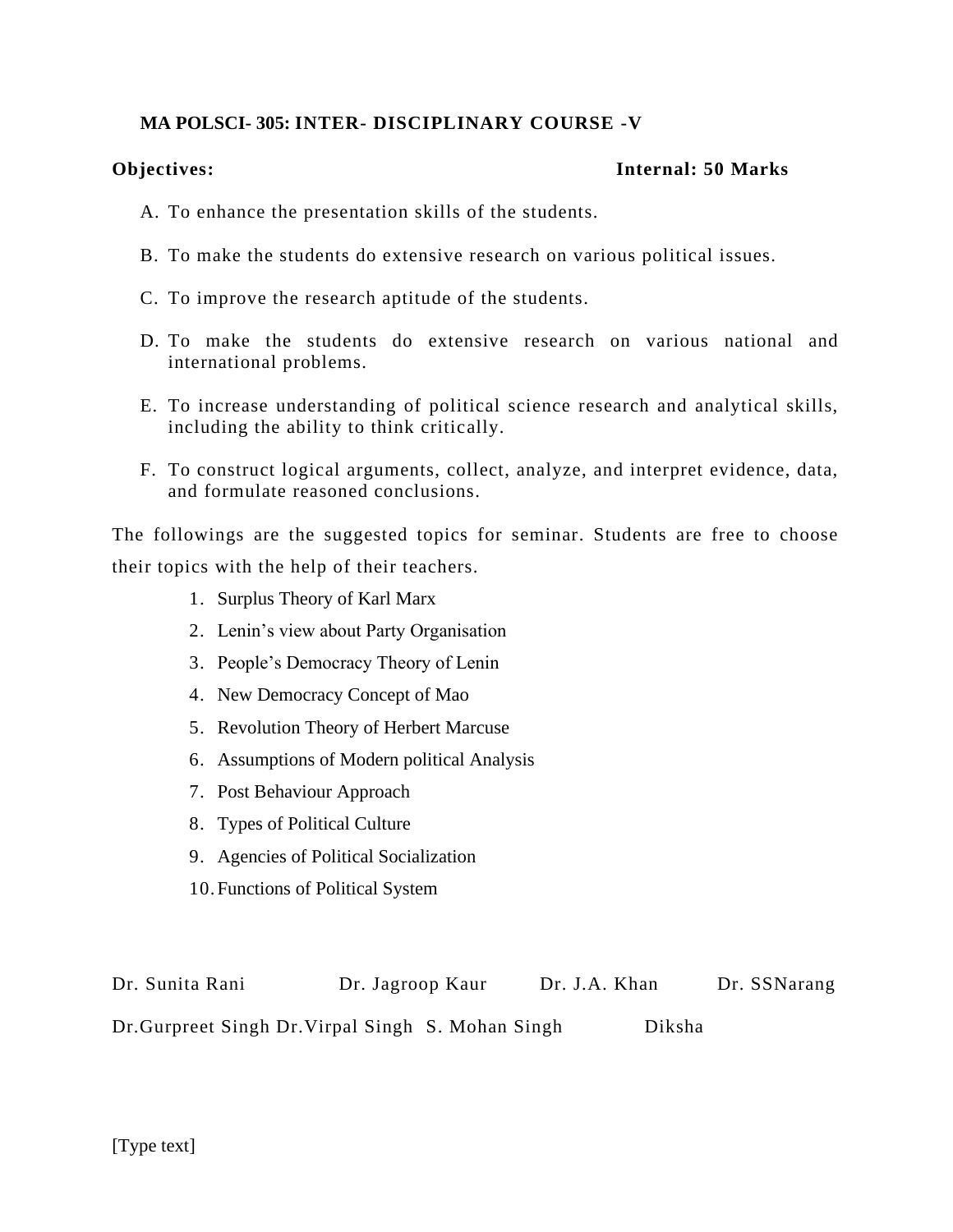11.Patterns of State Politics

12.Council of Ministers

13.Emerging Trends In State Politics

14.Demand For State Autonomy

15.Types of Pressure Groups

16.Interaction Between Regional And National Parties

17.Relevance of Nam

18.Internal Determinants of India's Foreign Policy

19.Contemporary Challenges For Indian Foreign Policy

20.Historical And Cultural Foundation of India's Foreign Policy

Dr. Sunita Rani Dr. Jagroop Kaur Dr. J.A. Khan Dr. SSNarang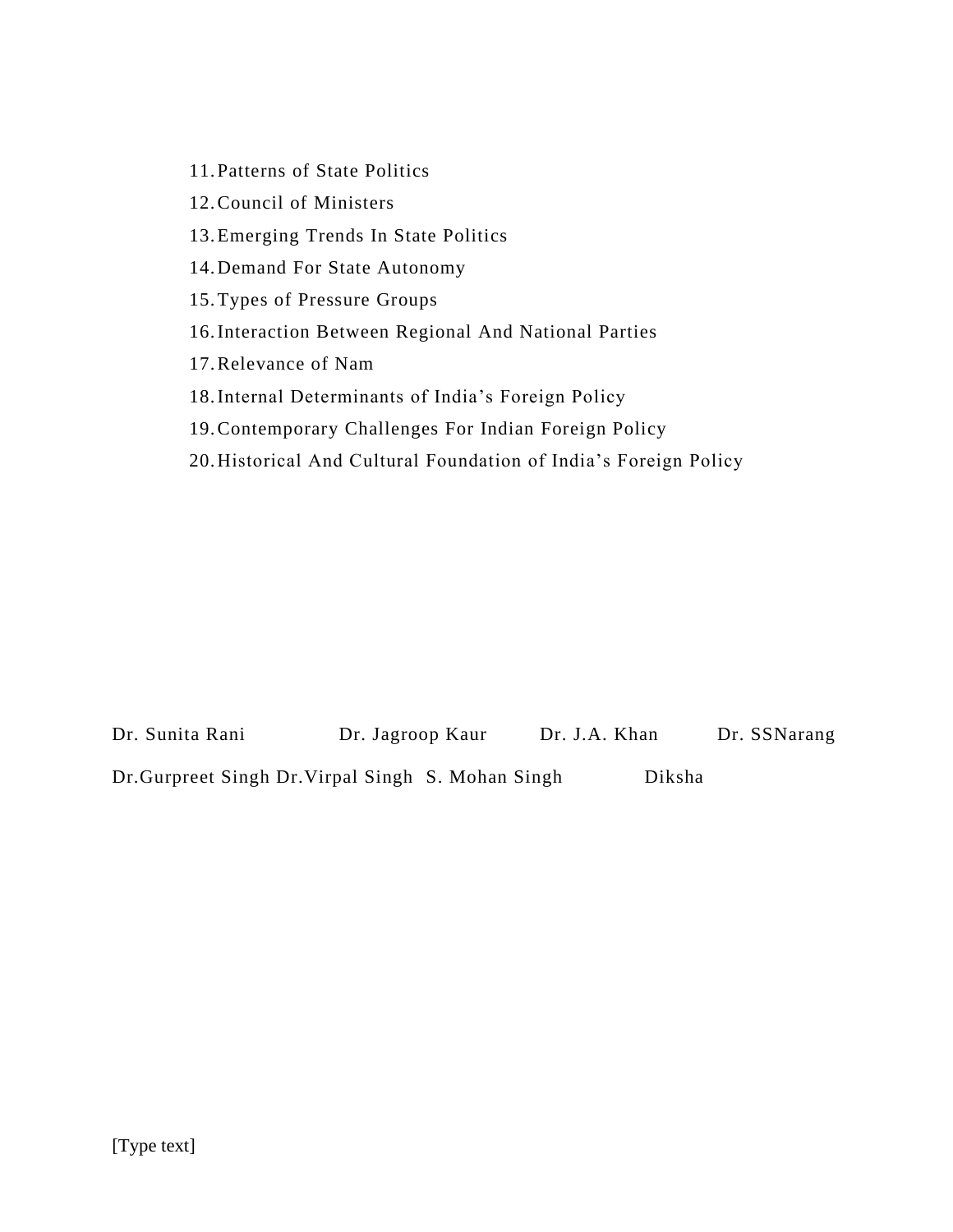# **SEMESTER- IV MAPOLSCI- 401 : POLITICAL THEORY**

|               | Maximum Marks: 100         |
|---------------|----------------------------|
|               | Maximum External Marks: 70 |
|               | Maximum Internal Marks: 30 |
| Time: 3 Hours |                            |

Pass Marks:  $35%$ Pass Marks: 25 **Pass Marks: 10 Total Lectures: 75** 

**OBJECTIVES :** The objective of the course is to familiarize students with recent debates and theories concerning advanced industrial societies, and this will be undertaken in a comparative framework**.** Objective: In order to analyze various issues and phenomenon political theory plays very significant role. The paper will delineate various theories evolved in the field of political science.

# **INSTRUCTIONS FOR THE PAPER SETTER/EXAMINER**

The question paper will consist of Three Section: A, B and C. Sections A  $\&$  B will have four questions from the respective portion of the Syllabus and will carry 10 marks each. Section C will consist of 10 short-answer type questions, which will cover the entire syllabus and will carry 30 marks in all. Each short answer type question will carry three (3) marks.

#### **INSTRUCTIONS FOR THE CANDIDATES**

Candidates are required to attempt two questions each from the Sections A & B of the question paper and the entire Section C. The candidates are required to give answer of each short type question in 50 words i.e. in 7 -10 lines.

#### **UNIT-1**

1. Political Theory: An Introduction

2. Liberty and Equality

3. Justice and Rights

4. Democracy

5. Citizenship

#### **UNIT-11**

#### 6. Liberalism and Conservatism

7. Feminism

8. Multiculturalism

9. Postmodernism

10. State of Political Theory Today: An Analysis

| Dr. Sunita Rani                                    | Dr. Jagroop Kaur | Dr. J.A. Khan |        | Dr. SSNarang |
|----------------------------------------------------|------------------|---------------|--------|--------------|
| Dr. Gurpreet Singh Dr. Virpal Singh S. Mohan Singh |                  |               | Diksha |              |
| [Type text]                                        |                  |               |        |              |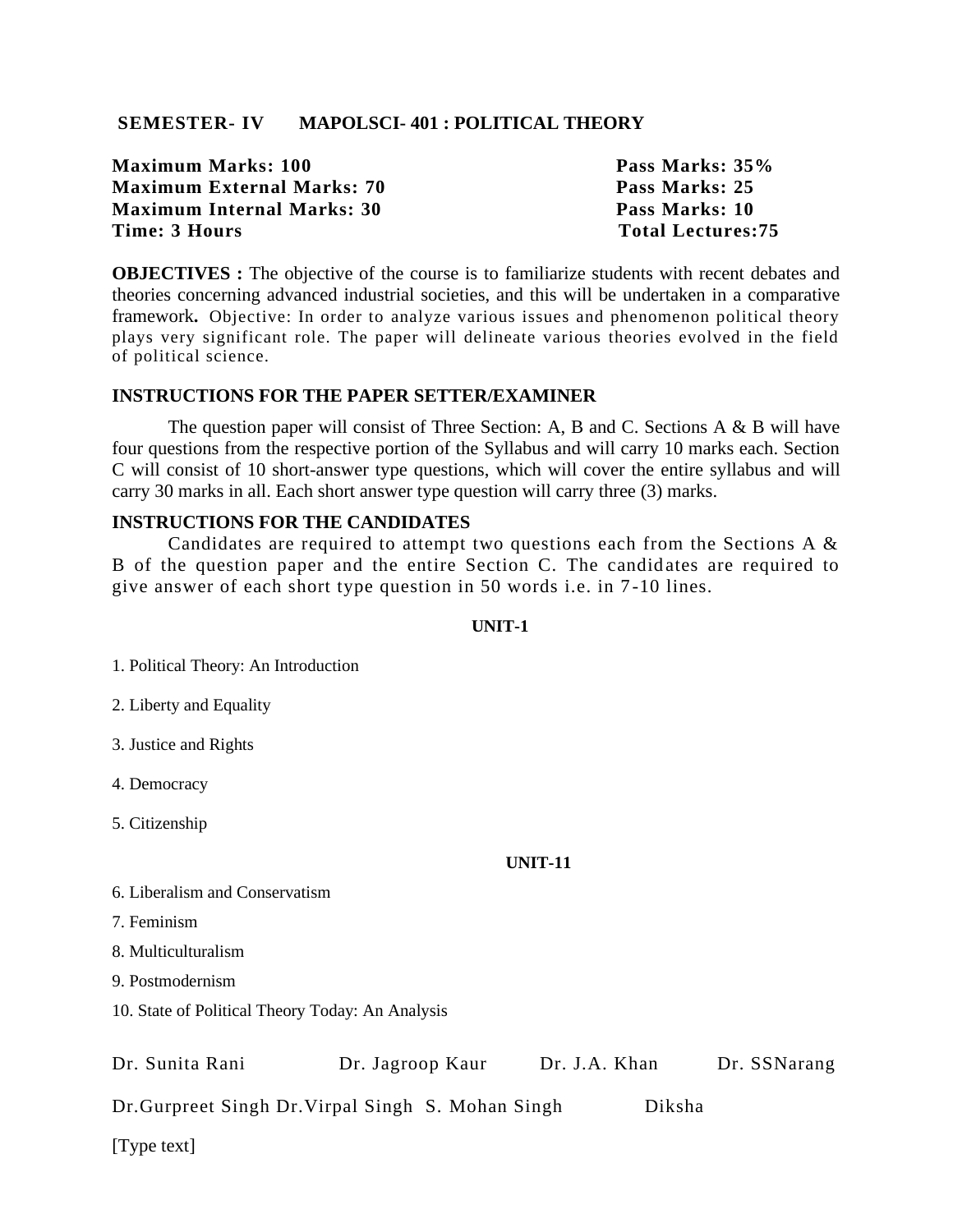| 1.                  | John Dunn                               | 'The History of Political Theory and Other Essays';                                                      |
|---------------------|-----------------------------------------|----------------------------------------------------------------------------------------------------------|
| 2.                  |                                         | Cambridge University Press: Cambridge, 1996.<br>'Political Theory: An Introduction'; Palgrave Macmillan: |
|                     | Andrew Heywood                          | New York, 2004.                                                                                          |
| 3.                  | Andrew Heywood,                         | 'Political Ideologies: An Introduction'; Palgrave                                                        |
|                     |                                         | Macmillan: New York, 2014.                                                                               |
| 4.                  | <b>Colin Farrelly</b>                   | 'Contemporary Political Theory: A Reader'; Sage                                                          |
|                     |                                         | Publication: New Delhi, 2004.                                                                            |
| 5.<br>Bhattacharya, | Amal Ray and<br>$\therefore$<br>1983.   | 'Political Theory: Ideas and Institutions'; World Press,<br>Mohit                                        |
| 6.                  | Bhargava, Rajeev                        | 'Political Theory: An Introduction', Pearsons Education: and                                             |
|                     | Ashok Acharya                           | New Delhi, 2008.                                                                                         |
| 7.                  | Held David,                             | 'Models of Democracy'; Polity Press: Cambridge, 2006.                                                    |
|                     |                                         | O P Gauba, 'An Introduction to Political Theory';                                                        |
|                     |                                         | Macmillan: New Delhi, 2001.                                                                              |
|                     |                                         |                                                                                                          |
| 8.                  | Gerald F. Gaus and                      | 'Handbook of Political Theory'; Sage Publication: New                                                    |
| 9.                  | Chandran Kukathas,<br>Robert E. Goodin, | Delhi, 2004.<br>'A Companion to Contemporary Political Philosophy                                        |
|                     | Philip Pettit                           | Vol. 1'; Blackwell Publishing: Oxford, 2007.                                                             |
|                     | and Thomas Pogge,                       |                                                                                                          |
| 10.                 | Will Kymlicka, :                        | 'Contemporary Political Philosophy: An Introduction';                                                    |
|                     | OUP: New Delhi, 2002.                   |                                                                                                          |
| 11.                 | Stephen K. White                        | 'What is Political Theory?'; Sage Publication: New Delhi,                                                |
|                     | and J. Donald Moon (eds.),              | 2004.                                                                                                    |
| 12.                 | Anupama Roy, :                          | 'Citizenship in India'; OUP: New Delhi, 2016.                                                            |
| 13.                 | Anupama Roy, :                          | 'Mapping Citizenship in India'; OUP: New Delhi, 2010.                                                    |
| 14.                 | Niraja Gopal Jayal, :                   | 'Citizenship and its Discontents: An Indian History';                                                    |
|                     |                                         | Harvard Uni. Press, 2013.                                                                                |
| 15.                 | Margaret Walters,                       | 'Feminism: A Very Short Introduction'; OUP: New York,<br>2005                                            |
| 16.                 | Simone De Beauvoir:                     | 'The Second Sex'; Jonathan Cape: London, 1956.                                                           |
| 17.                 | Gurpreet Mahajan,                       | 'The Multicultural Path: Issues of Diversity and                                                         |
|                     |                                         | Discrimination in Democracy'; Sage Publication: New                                                      |
|                     | Delhi, 2002.                            |                                                                                                          |
| 18.                 | Gurpreet Mahajan<br>Delhi, 1998.        | 'Democracy, Difference and Social Justice'; OUP: New (ed.),                                              |
| 19.                 | David Harvey, :                         | The Condition of Postmodernity: An Enquiry into the                                                      |
|                     |                                         | Origins of Cultural Change'; Blackwell Pub.:                                                             |
|                     | Cambridge, 1989.                        |                                                                                                          |
| 20.                 | <b>Christopher Butler</b>               | 'Postmodernism: A very Short Introduction'; OUP:<br>Oxford, 2002                                         |
|                     |                                         |                                                                                                          |
|                     | Dr. Sunita Rani                         | Dr. J.A. Khan<br>Dr. Jagroop Kaur<br>Dr. SSNarang                                                        |
|                     |                                         | Dr. Gurpreet Singh Dr. Virpal Singh S. Mohan Singh<br>Diksha                                             |
|                     |                                         |                                                                                                          |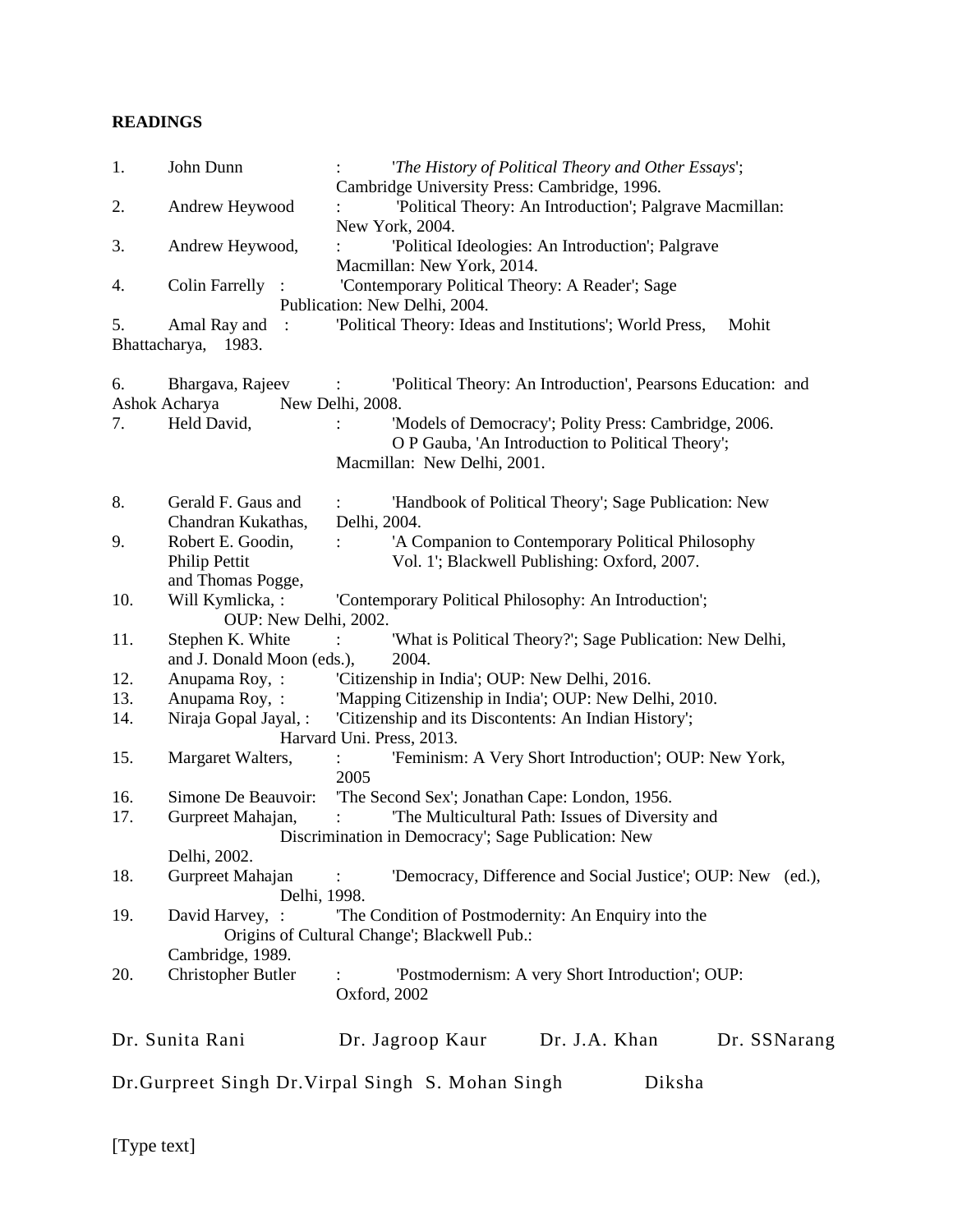# **MAPOLSCI- 402: COMPARATIVE POLITCS**

| Pass Marks: 35%          |
|--------------------------|
| Pass Marks: 25           |
| Pass Marks: 10           |
| <b>Total Lectures:75</b> |
|                          |

**OBJECTIVES**: The objective of the course is to familiarize students with recent debates and theories concerning advanced industrial societies, and this will be undertaken in a comparative framework**.** 

#### **INSTRUCTIONS FOR THE PAPER SETTER/EXAMINER**

The question paper will consist of Three Section: A, B and C. Sections A & B will have four questions from the respective portion of the Syllabus and will carry 10 marks each. Section C will consist of 10 short-answer type questions, which will cover the entire syllabus and will carry 30 marks in all. Each short answer type question will carry three (3) marks.

#### **INSTRUCTIONS FOR THE CANDIDATES**

Candidates are required to attempt two questions each from the Sections A & B of the question paper and the entire Section C. The candidates are required to give answer of each short type question in 50 words i.e. in 7 -10 lines.

# **UNIT-1**

- 1. Comparative Politics: Emergence of Comparative Politics as specialized branch of Political Science.
- 2. Meaning, Nature and Scope of Comparative Politics.
- 3. Political Elites
- 4. Power, Influence, Authority and Legitimacy Effectiveness and their impact on the stability of Political System.

#### **UNIT-11**

- 5. Political Economy.
- 6. Political Regimes: Democratic and Non Democratic.
- 7. Political Parties.
- 8. Pressure Groups.

| Dr. Sunita Rani                                    | Dr. Jagroop Kaur | Dr. J.A. Khan |        | Dr. SSNarang |
|----------------------------------------------------|------------------|---------------|--------|--------------|
| Dr. Gurpreet Singh Dr. Virpal Singh S. Mohan Singh |                  |               | Diksha |              |
| [Type text]                                        |                  |               |        |              |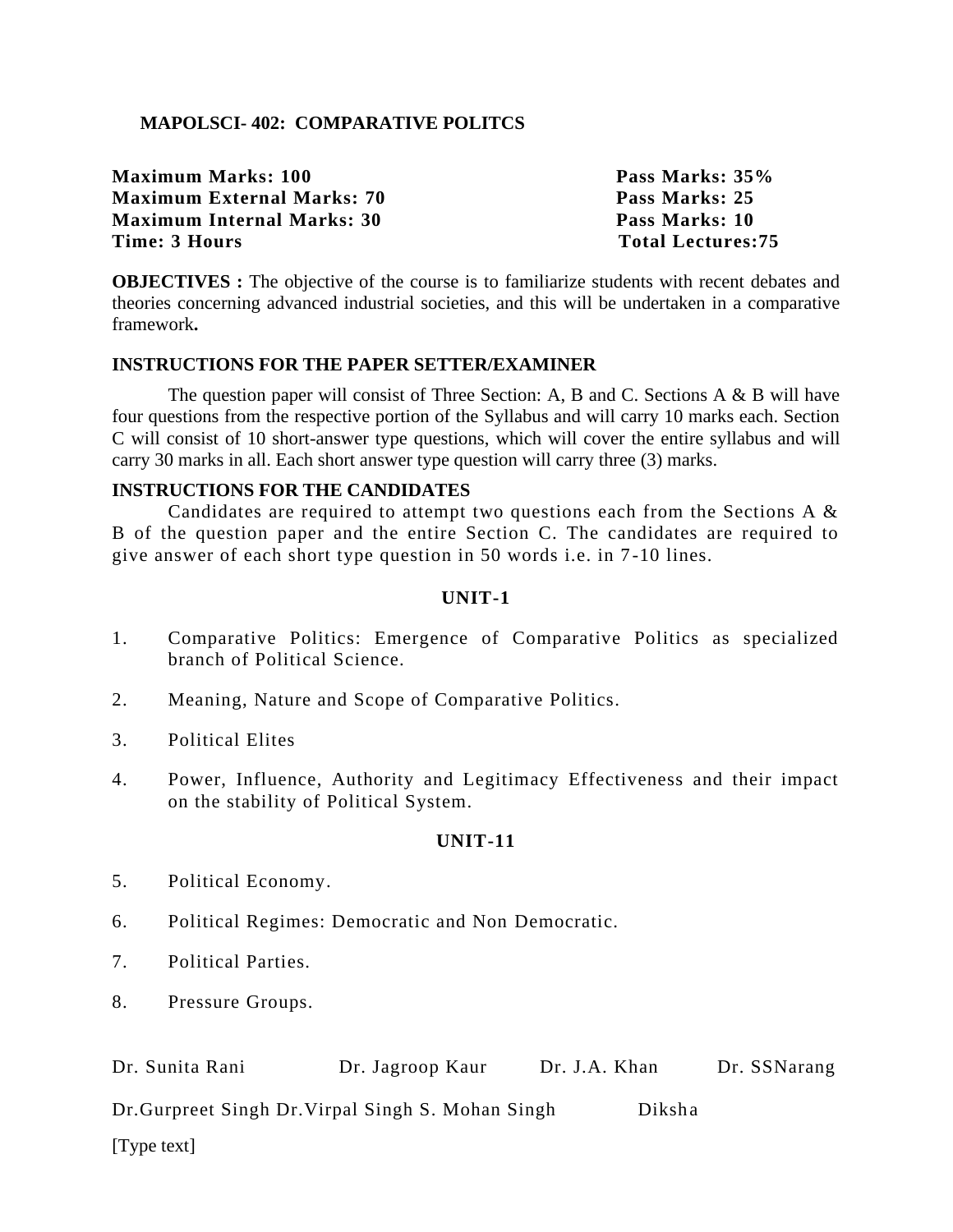- 1. G.A. Almond& J.S. Coleman,*The Politics of the Developing Areas,* Princeton NJ, Princeton University Press, 1960
- 2. G.A. Almond and G.B. Powell Jr., *Comparative Politics : A Development Approach,*  Boston, Little Brown, 1966
- 3. D.E. Apter, *The Politics of Modernization,* Chicago, University of Chicago Press, 1965
- 4. M. Carnoy, *The State and Political Theory,* Princeton NJ, Princeton University Press, 1984
- 5. R.H. Vhicote, *Theories of Comparative Politics : The Search for a Paradigm Reconsidered,* Boulder Colorado, Westview Press, 1994
- 6. D. Easton, *The Political System : An Inquiry into the State of Political Science,* New York, Alfred A. Knopd, 1953.
- 7. S.P. Huntington, *Political Order in Changing Societies,* New Heaven CT, Yale University Press, 1968
- 8. K.P. Langton, *Political Socialization,* New York, Oxford University Press, 1969
- 9. S.M. Lipset, *Political Man,* New York, Doubleday, 1960
- 10. L.W. Pye (ed.), *Aspects of Political Development,* Beston, Little Brown, 1966
- 11. L.W. Pye and S. Verba, *Political Culture and Development,* Princeton NJ, Princeton University Press, 1966

Dr. Sunita Rani Dr. Jagroop Kaur Dr. J.A. Khan Dr. SSNarang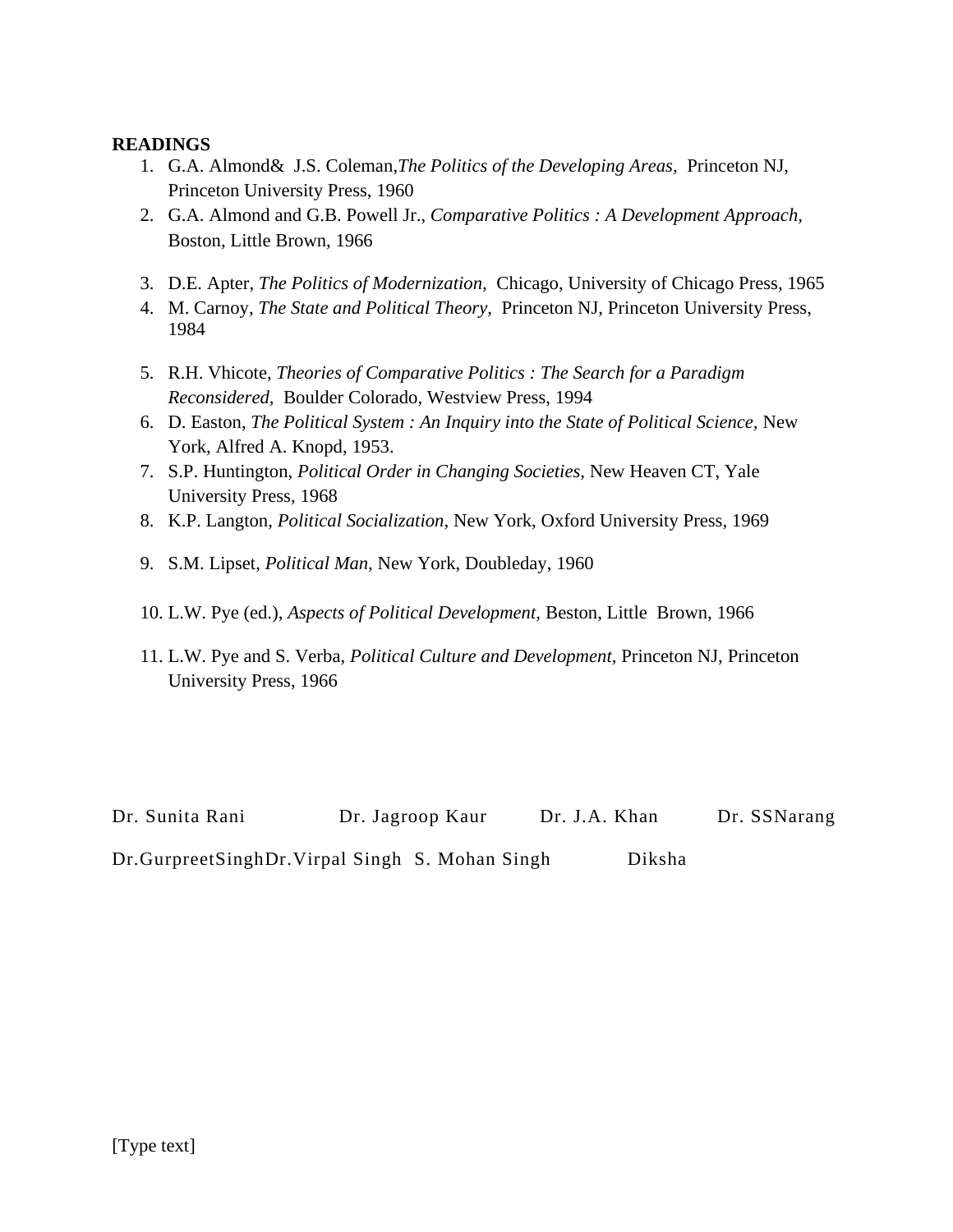# **MAPOLSCI - 403 : POLITICAL IDEOLOGIES**

**Maximum Marks: 100 Pass Marks: 35% Maximum External Marks: 70 Pass Marks: 25 Maximum Internal Marks: 30 Pass Marks: 10 Time: 3 Hours** Total Lectures: 75

**OBJECTIVES :** This paper aims to introduce to the students to the major themes of Political Ideology. This will be done by undertaking an in depth study of the various ideologies of this tradition **.**

#### **INSTRUCTIONS FOR THE PAPER SETTER/EXAMINER**

The question paper will consist of Three Section: A, B and C. Sections A & B will have four questions from the respective portion of the Syllabus and will carry 10 marks each. Section C will consist of 10 short-answer type questions, which will cover the entire syllabus and will carry 30 marks in all. Each short answer type question will carry three (3) marks.

# **INSTRUCTIONS FOR THE CANDIDATES**

Candidates are required to attempt two questions each from the Sections A & B of the question paper and the entire Section C. The candidates are required to give answer of each short type question in 50 words i.e. in 7 -10 lines.

# **UNIT-1**

- 1. Ideology : Meaning, characteristics and end of Ideology debate.
- 2. Liberalism
- 3. Nationalism
- 4. Fascism & Nazism

#### **UNIT-11**

- 5. Marxism
- 6. New Leftism
- 7. Feminism
- 8. Debate about the end of ideology.

| Dr. Sunita Rani | Dr. Jagroop Kaur | Dr. J.A. Khan | Dr. SSNarang |
|-----------------|------------------|---------------|--------------|
|-----------------|------------------|---------------|--------------|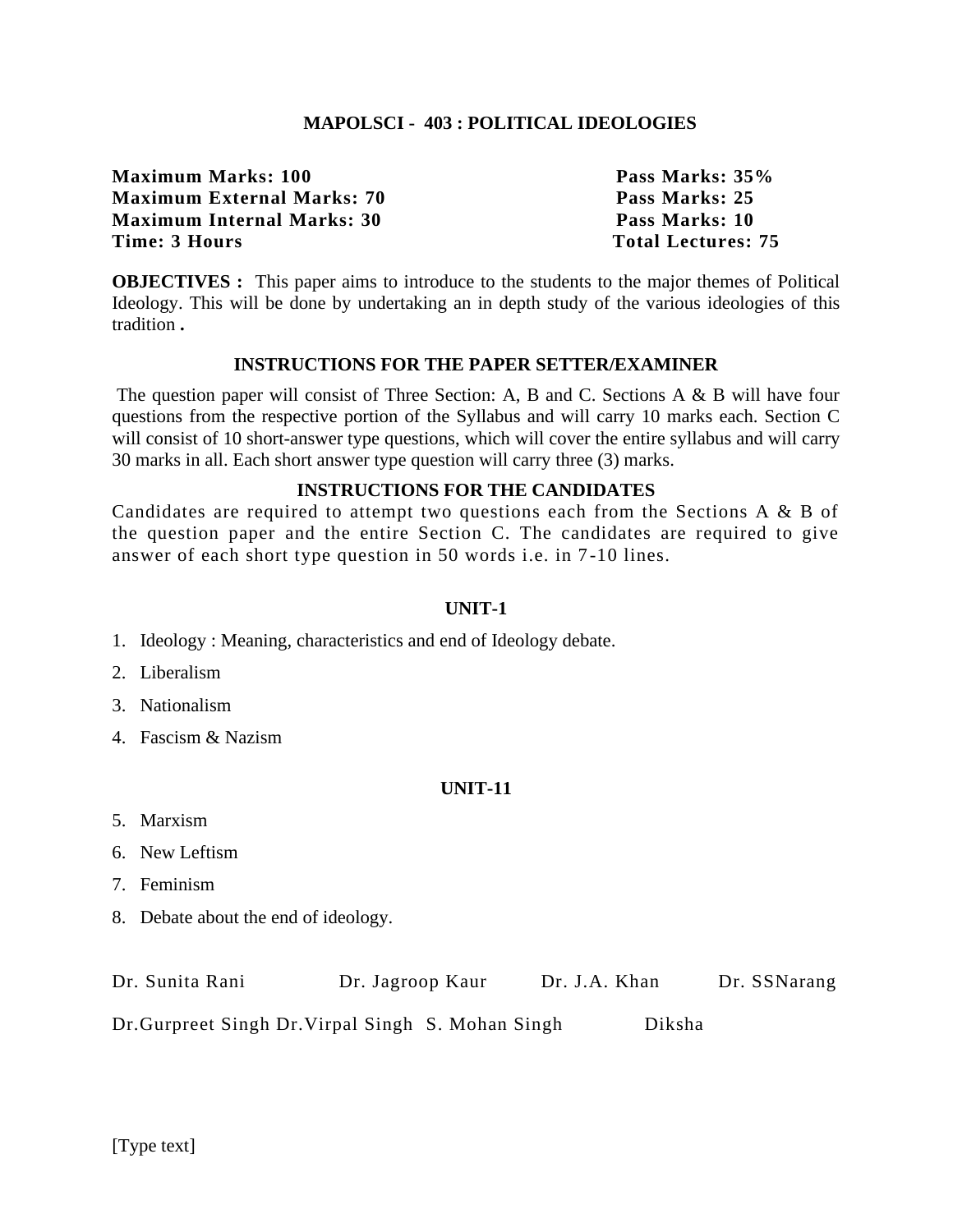- 1. Daniel Bell , *The end of Ideology*, New York, Colliers, 1961.
- 2. J. Plamentaz , *Ideology*, London, 1970.
- 3. H Lubasz, Fascism, *Three Major Regimes*, New York: Willey & Sons, 1973.
- 4. S. Kaviraj and Others, *The State of Political Theory: Some Marxist Essays,* Calcutta, Research India Publication, 1971.
- 5. L.T. Hobhouse, *Liberalism*, New York, Oxford University Press, 1964.
- 6. Dante Germino, *Beyond Ideology ; The Revival of Political Theory,* New York, Harper,1967.
- 7. H.M Drucker , *The Political Uses of Ideology,* London, Macmillan, 1974.
- 8. M. Cranston, (ed.), *The New Left*, London, Bodley Head, 1970.
- 9. L. Kolakowski, *Main Currents in Marxism*, Oxford Clarendon Press, 1978.
- 10. Andrew Vincent, *Modern Political Ideologies*, Oxford, Blackwell, 1996.

11. Hans Kohn, *The Idea of Nationalism ; A Study in its Origin and background*, New York, Macmillan, 1945.

12. E. Kamenka, (ed.), *Nationalism : The Nature and Evolution of an Idea*, London, Edward Arnold, 1976.

- 13. David Mclellan, *Ideology*, Milten Keynes, Open University Press, 1986.
- 14. Martin Seliger, *Ideology and Politics*, London, Alen & Unwin, 1976.
- 15. Andrew Heywood, *Global Politics,* Harper Collins India 2014
- 16. Andrew Heywood, *Political Ideologies,* Palgrave Macmillan,USA

Dr. Sunita Rani Dr. Jagroop Kaur Dr. J.A. Khan Dr. SSNarang Dr.Gurpreet Singh Dr.Virpal Singh S. Mohan Singh Diksha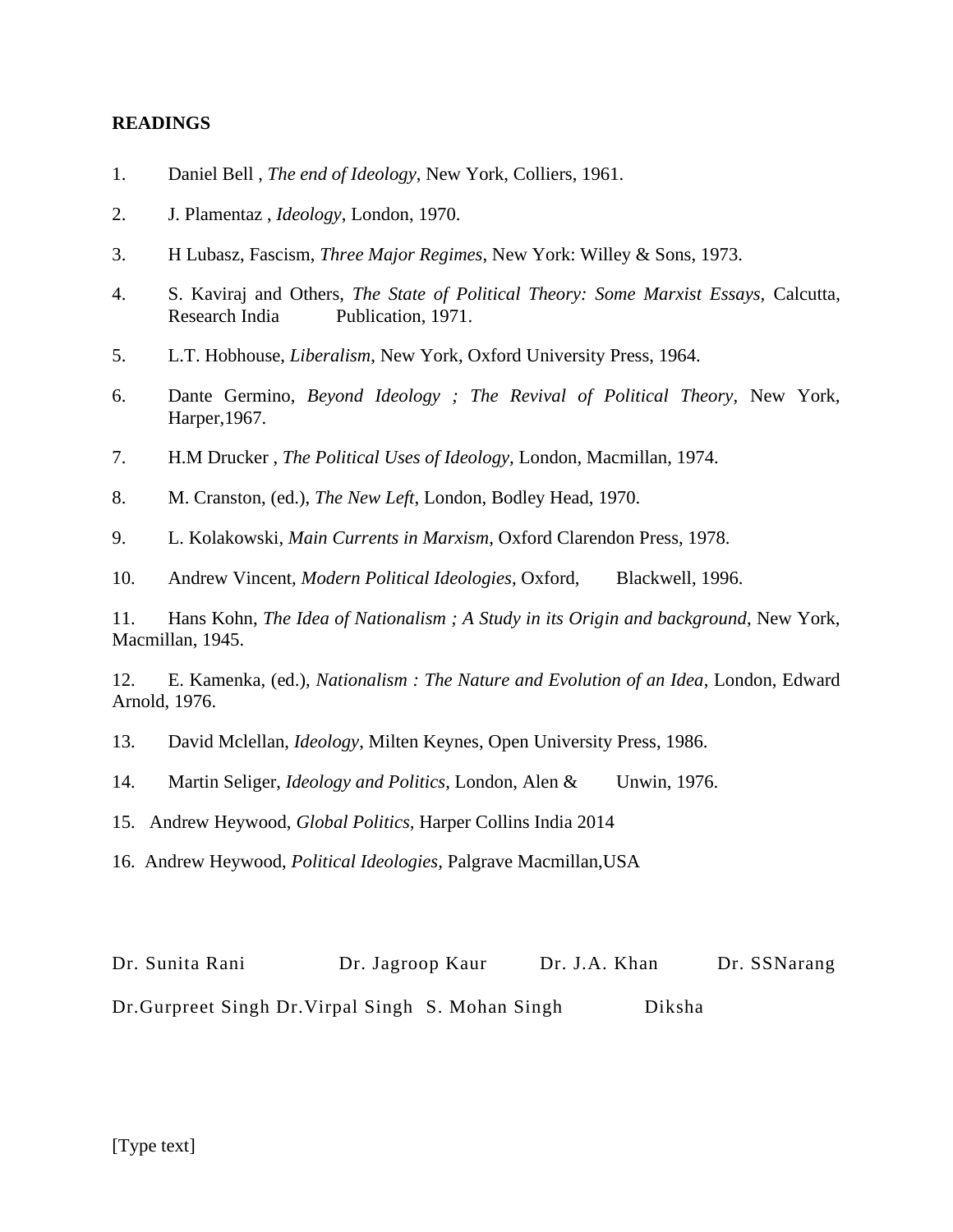# **Elective Papers: MAPOLSCI-404 (1): STATE POLITICS IN INDIA**

| Pass Marks: 35%          |
|--------------------------|
| Pass Marks: 25           |
| Pass Marks: 10           |
| <b>Total Lectures:75</b> |
|                          |

**OBJECTIVES**: The course aims at introducing students to the key concepts which are the building blocks of the State Politics of India. Each concept will be studied in terms of the main debates over its nature and scope in the discipline and its relationship with other concepts. After dong this course, the student will be able to discern the conceptual debates which underlie political phenomena.

# **INSTRUCTIONS FOR THE PAPER SETTER/EXAMINER**

The question paper will consist of Three Section: A, B and C. Sections A & B will have four questions from the respective portion of the Syllabus and will carry 10 marks each. Section C will consist of 10 short-answer type questions, which will cover the entire syllabus and will carry 30 marks in all. Each short answer type question will carry three (3) marks.

# **INSTRUCTIONS FOR THE CANDIDATES**

Candidates are required to attempt two questions each from the Sections A & B of the question paper and the entire Section C. The candidates are required to give answer of each short type question in 50 words i.e. in 7 -10 lines.

#### **UNIT-1**

- 1. Significance of State Politics and Theoretical Framework for the study of State Politics.
- 2. Patterns of State Politics in India
- 3. Constitutional Framework for the State: Governor, State Legislature: Chief Minister, Council
- of Minister.

4. Emerging Trends in the politics of the states in India.

#### **UNIT-11**

- 5. Ideology, Organization, Support Base and Electoral Performance of Regional Political Parties in North India with special reference to SAD, DMK, AIADMK, TDP and National Conference.
- 6. Centre- State relations: Areas of Tension and demand for State Autonomy.
- 7. Determinants of State Politics.
- 8. Recommendations of National Commission on Constitutional Review on the State Politics.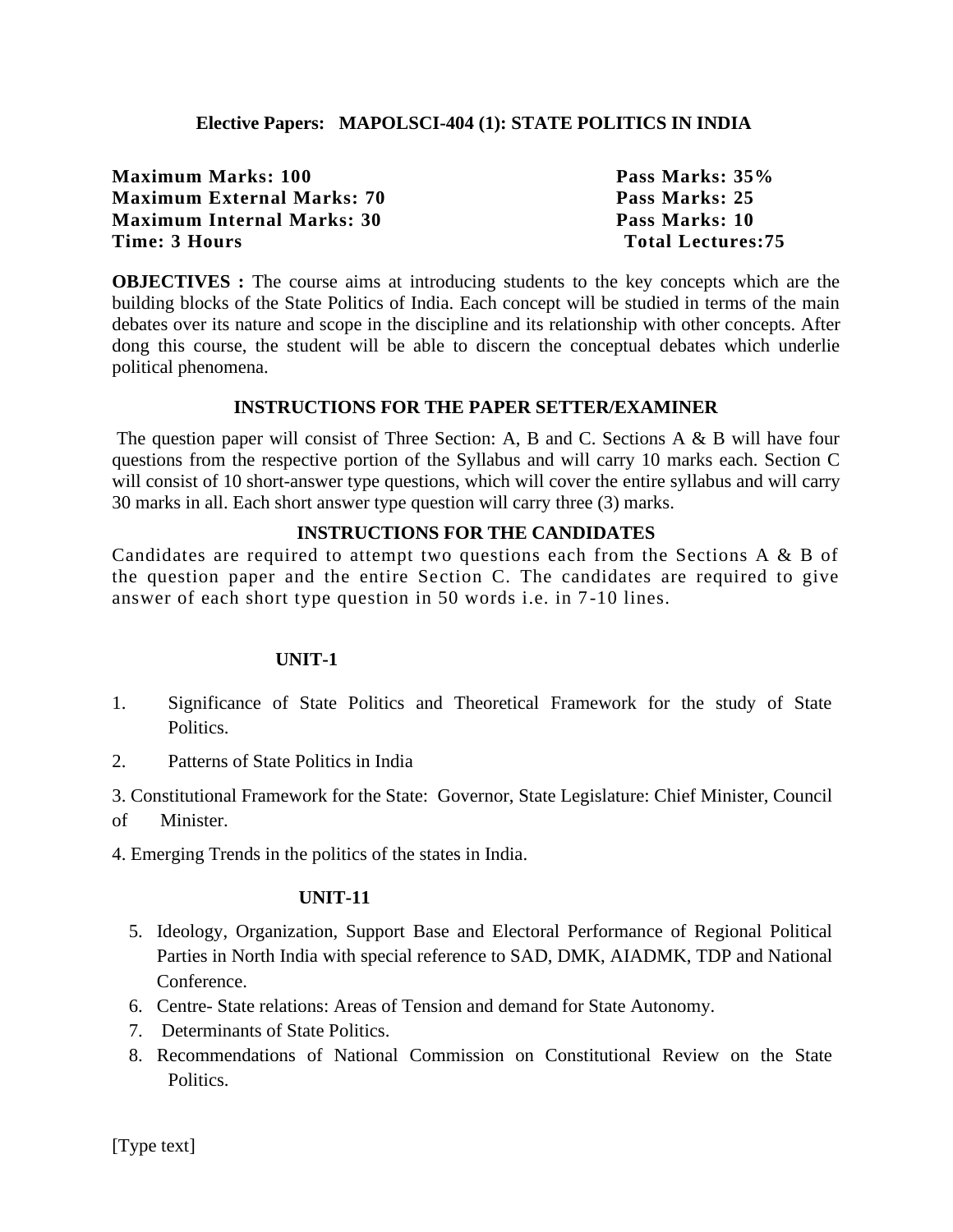Dr. Sunita Rani Dr. Jagroop Kaur Dr. J.A. Khan Dr. SSNarang

Dr.Gurpreet Singh Dr.Virpal Singh S. Mohan Singh Diksha

# **READINGS**

1. G. Austin, *Working a Democratic Constitution: The Indian Experience,* Delhi, Oxford University Press, 2000.

2. P. Chatterjee (ed.), *States and Politics in India,* Delhi, Oxford University Press, 1997.

3. A. Chanda, *Federalism in India A Study of Union-State Relations,* London, George Allden & Unwin, 1965.

4. P. R. Brass, *Caste, Faction and Party in Indian Politics,* Vol. 2, Delhi, Chanakya Publications, 1984-1985.

5. P. R. Brass, *Language, Religion and Politics in North India,* London, Cambridge Press, 1974.

6. Z. Hassan, *Politics and States in India,* New Delhi, Sage, 2000.

7. Iqbal Narain (ed.), *State Politics in India,* Vo. I & II, Meenakshi Prakashan, Merrut 1967.

8. Myron Weiner (ed.), *State Politics in India,* Princeton University Press, 1968.

9. V. P. Menon, *The Story of the Integration of Indian States,* Orient Logmans, Bombay, 1961.

10. T.R. Sharma (ed.,)*, New Challenges of Politics in Indian States,* Uppal Publishing House, New Delhi, 1986.

11. Babulal Fadia, *State Politics in India,* Vol. II, Radiant Publishers, New Delhi, 1984.

12. Dalip Singh, *Dynamics of Punjab Politics,* Macmillian India Ltd., 1981

13. Paul Wallace & Surinder Chopra (ed.), *Political Dynamics in Punjab,* G.N.D., University, Amritsar, 1988

14. A.S. Narang, *Punjab Politics in National Perspective,* Gitanjali Publishing House, New Delhi, 1986

15. Amrik Singh, *Punjab in India Politics : Issues & Trends,* Ajanta Publications, New Delhi, 1994

16. L.S. Sidhu, *Party Politics in Punjab,* Mittal Publication, 1995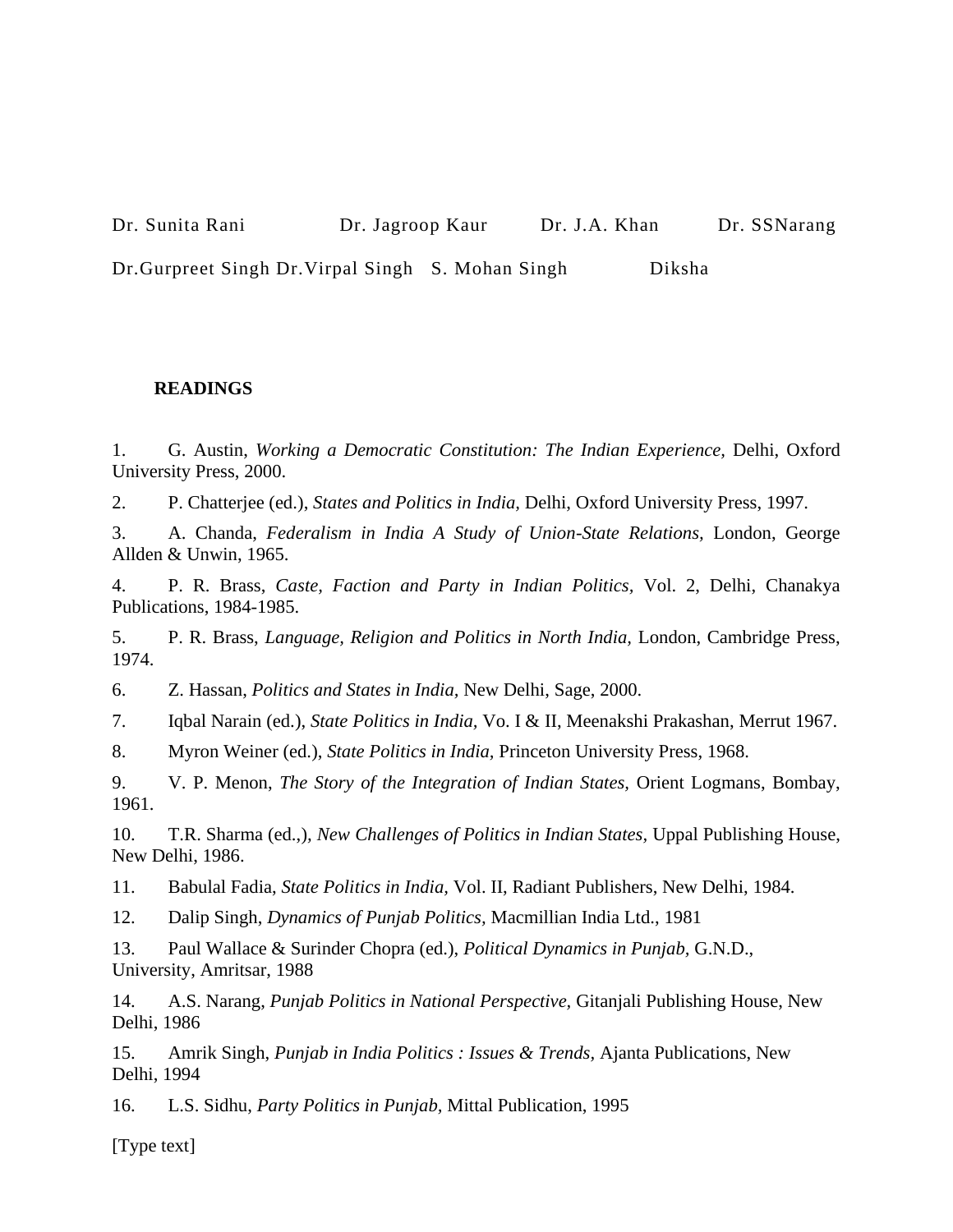17. J.S. Brar, *The Communist Party in Punjab,* National Book Organization, New Delhi, 1989

18. Manju Verma, *Working of Coalition Governments in Punjab,* Patiala, 1978

19. S.K. Sharma , *Punjab Sarkar Valon Sarkaria Commission Nu Pesh Keeta Memorandum*  (Punjabi), 1993, Publication Bureau, Punjabi University, Patiala

20. Jamshid Ali Khan, *Punjab Di Rajniti,* Lokgeet Prakashan, Chandigarh, 2005.

21. Jamshid Ali Khan, Politics of Coalition Governments in Punjab, Madaan Publications, Patiala. 2006

22. L. S. Sidhu, Gurpreet Singh Brar& S. K. Punia , *Politics in Punjab*, Unistar Publications, Chandigarh, 2009.

23. Abbida Sammudin, *The Punjab Crisis: Challenges and Response,* Mittal Publication, New Delhi, 1985.

24. Partha Chatterjee (ed), *State and politics in India,* Oxford University Press, 1998.

25. [Ashutosh Kumar](http://www.amazon.in/s/ref=dp_byline_sr_book_1?ie=UTF8&field-author=Ashutosh+Kumar&search-alias=stripbooks) (ed.), *Rethinking State Politics in India: Regions within Regions,*  Routledge Publications, 2011.

26. [Sudha Pai](http://www.amazon.in/s/ref=dp_byline_sr_book_1?ie=UTF8&field-author=Sudha+Pai&search-alias=stripbooks) (ed.), *Handbook of Politics in Indian States: Regions, Parties, and Economic Reforms*, Oxford India Handbooks, 2013.

27. Nirja Gopal Jayal & Partap Bhanu Mehta , Politics in India, Oxford University Press 2010.

Dr. Sunita Rani Dr. Jagroop Kaur Dr. J.A. Khan Dr. SSNarang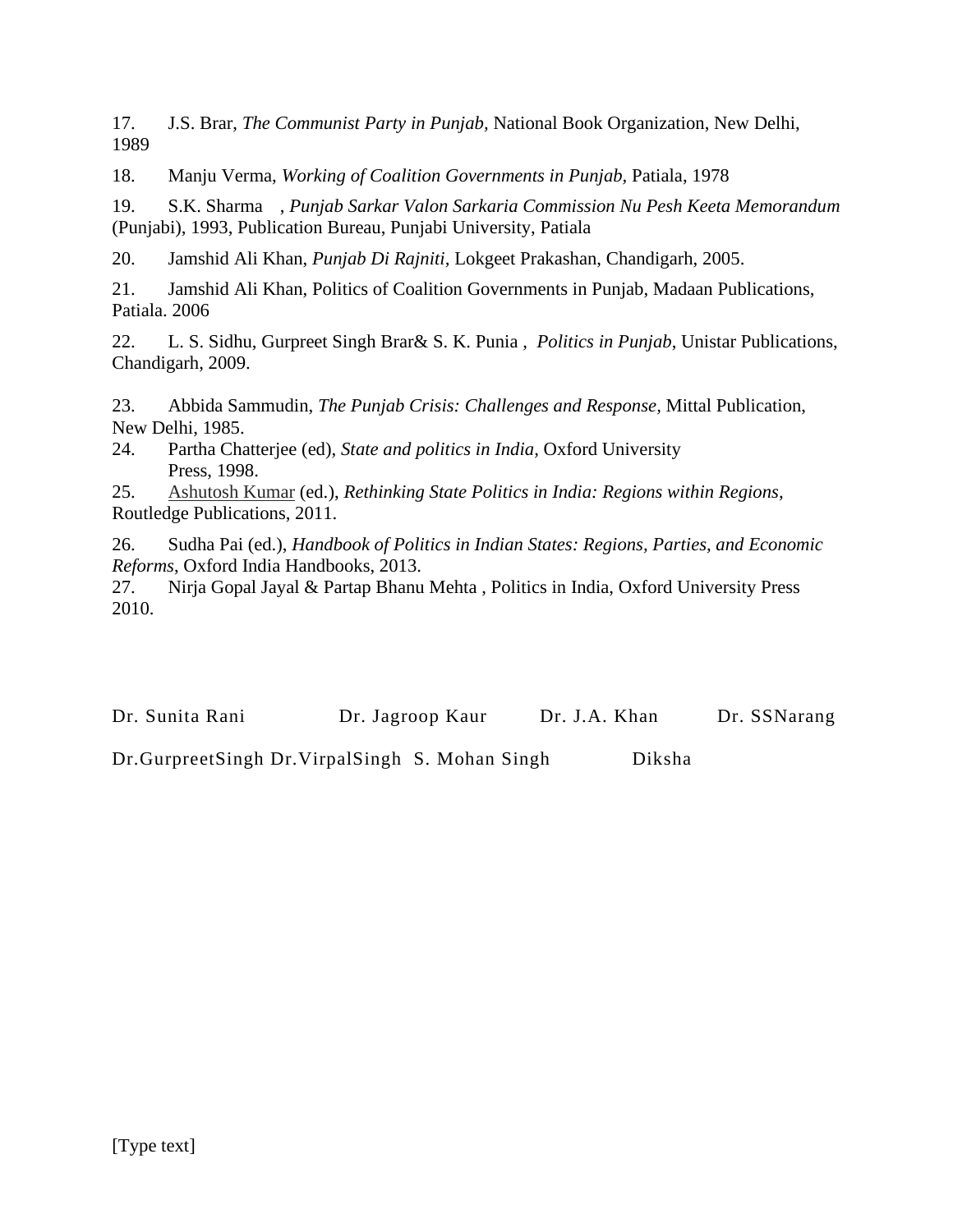# **MAPOLSCI-404 (ii) : RESEARCH METHODOLOGY**

**Maximum Marks: 100 Pass Marks: 35% Maximum External Marks: 70 Pass Marks: 25 Maximum Internal Marks: 30 Pass Marks: 10 Time: 3 Hours Total Lectures: 75** 

**OBJECTIVES :** This paper aims to introduce to the students to the major themes of Research Methodology. This will be done by undertaking an in depth study of the various Research Methods and Techniques **.**

#### **INSTRUCTIONS FOR THE PAPER SETTER/EXAMINER**

The question paper will consist of Three Section: A, B and C. Sections A & B will have four questions from the respective portion of the Syllabus and= $\equiv$ == will carry 10 marks each. Section C will consist of 10 short-answer type questions, which will cover the entire syllabus and will carry 30 marks in all. Each short answer type question will carry three (3) marks.

# **INSTRUCTIONS FOR THE CANDIDATES**

Candidates are required to attempt two questions each from the Sections A & B of the question paper and the entire Section C. The candidates are required to give answer of each short type question in 50 words i.e. in 7 -10 lines.

#### **UNIT-1**

- 1. Ethics in Social Sciences Research.
- 2. Types of Research: Quantitative and Qualitative.
- 3. Scientific Method
- 4. Hypothesis

#### **UNIT-11**

- 5. Research Design
- 6. Sampling : Meaning and Kinds
- 7. Tools and Techniques of Data collection : Observation, Questionnaire ,Interview and Schedule.
- 8. Report Writing and Thesis Writing

| Dr. Sunita Rani | Dr. Jagroop Kaur                                   | Dr. J.A. Khan | Dr. SSNarang |
|-----------------|----------------------------------------------------|---------------|--------------|
|                 | Dr. Gurpreet Singh Dr. Virpal Singh S. Mohan Singh |               | Diksha       |

# **READINGS**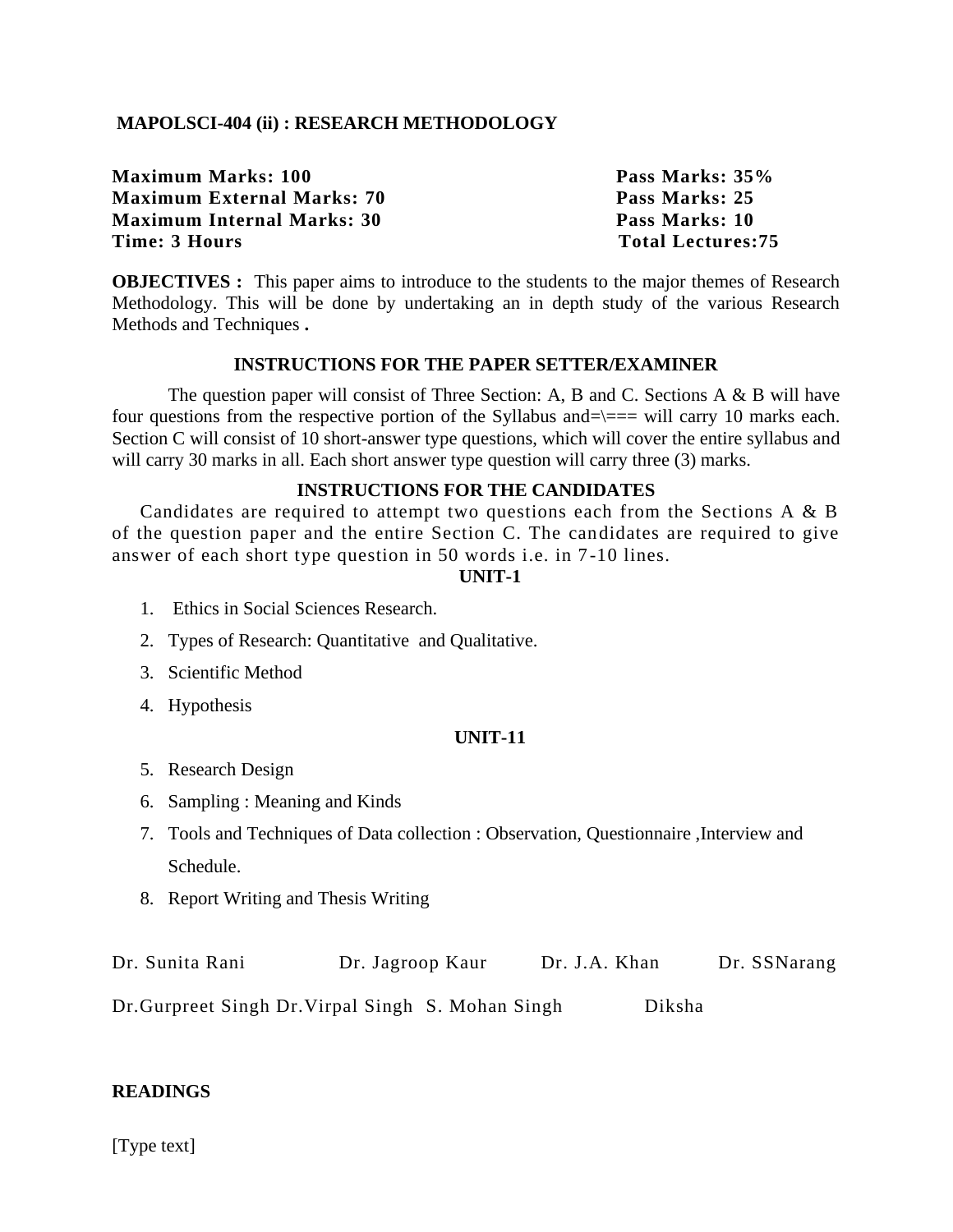- 1. Leo Festinger , *Research Methods in Behavioral Sciences,* New York, Amerind, 1976
- 2. John Galtung, *Theories and Methods of Social Research,* London, George Allen Unwin, 1970
- 3. N. Karlinger Ferd, *Foundations of Behavioural Research,* New York, 1964.
- 4. Feo Festinger and Daniel Kntz*, Research Methods in the Behavioural Science,* New York, Oryden Press, 1953
- 5. William J. Goode and Paul K. Hatt, *Methods of Social Research,* New York, McGraw Hill, International Studies edition, 1952
- 6. Calaire Saltz et. Al, *Research Methods in Social Investigation*, 2<sup>nd</sup> edition, London, Himalayan Publishers, 1982
- 7. Ole R. Hosti, *Content Analysis for the Social Scienes and Humanities,* London, Addison Wisley Publishing Company, 1969.
- 8. V. Young Pauline, *Scientific Social Surveys and Research,* New Delhi, Prentice-Hall of India, 1968
- 9. C.R Kothari, *Research Methodology* , Willey Eastern, New Delhi, 1987
- 10. C. George Thomas, *Research Methodology*, Ane Books, New Delhi, 2016
- 11. R. Pannerselvam, *Research Methodology*, PHI learning, New Delhi, 2012
- 12. M. Thamilarasam, *Research Methodology for Social Sciences,* New Century, New Delhi, 2015
- 13. McBurney, Donald H., *Research Methods Thomson Wadsworth* , Australia, 2007
- 14. K.K Garg, *Research Methodology,Omega Publications*, New Delhi, 2008
- 15. C. Rajendra Kumar, *Research Methodology*, APH Publication Corporation, , New Delhi, 2008
- 16. Uwe Flick, *An Introducing Research Methodology,* Sage Publications, 2014.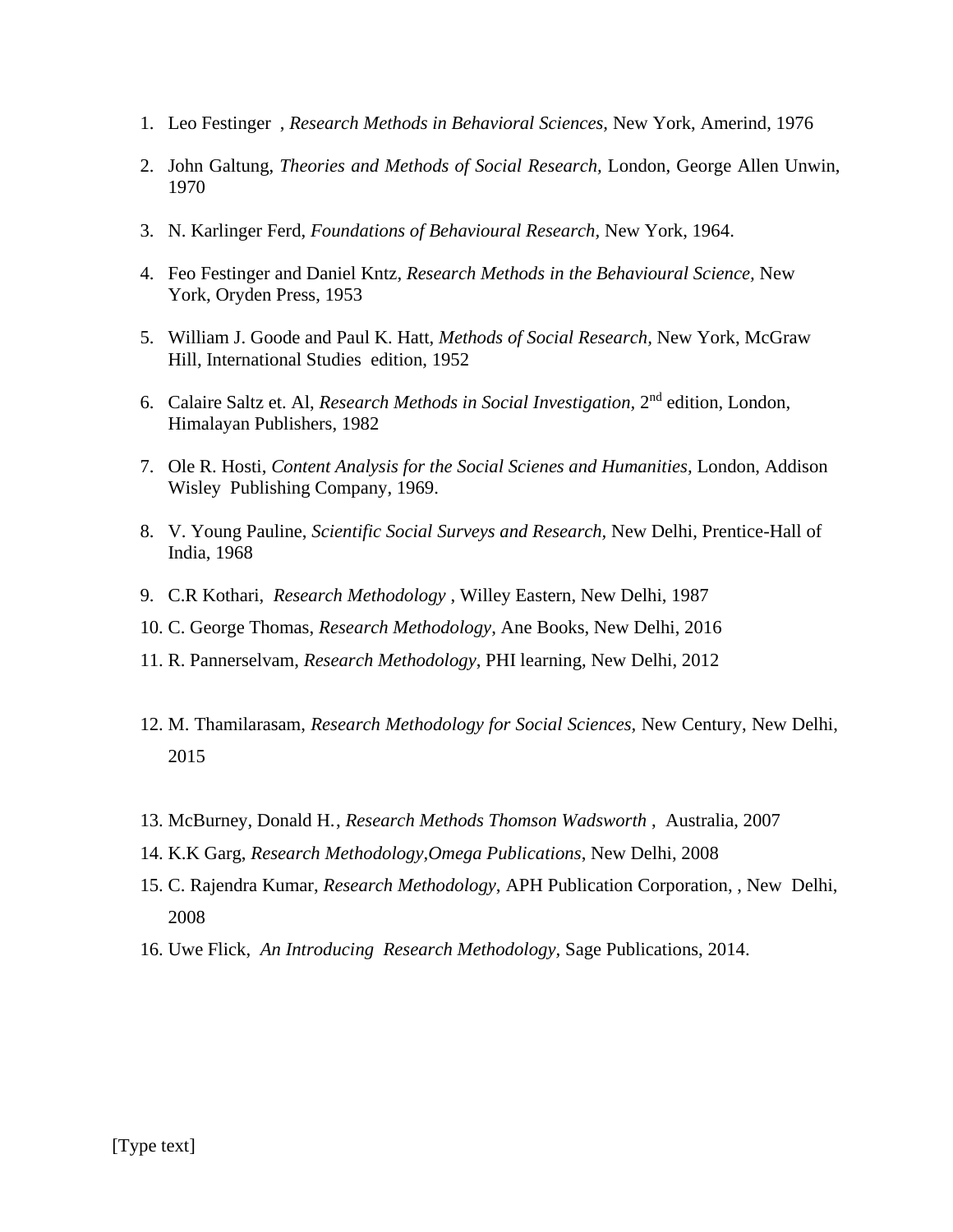| Dr. Sunita Rani                                    | Dr. Jagroop Kaur | Dr. J.A. Khan | Dr. SSNarang |
|----------------------------------------------------|------------------|---------------|--------------|
| Dr. Gurpreet Singh Dr. Virpal Singh S. Mohan Singh |                  | Diksha        |              |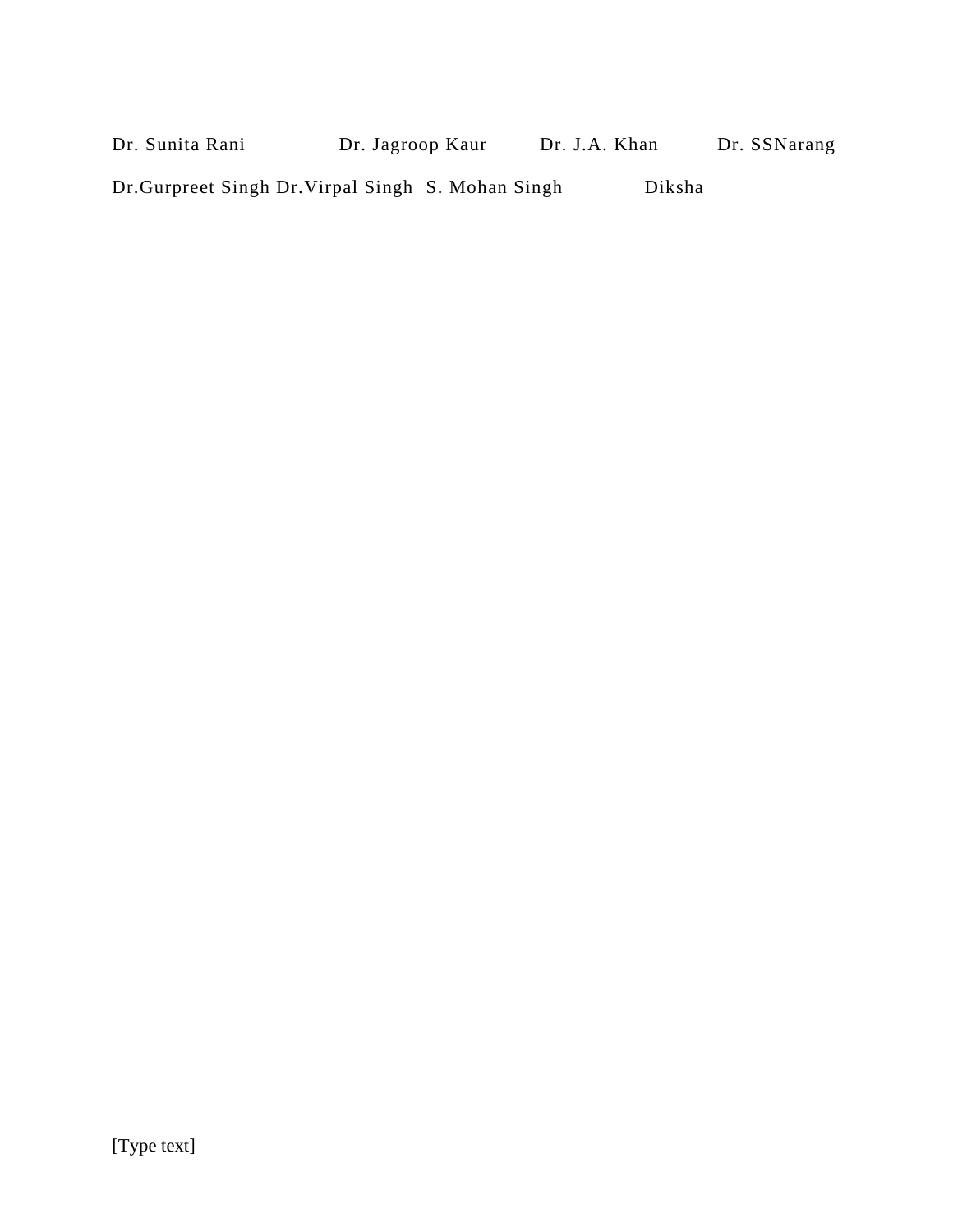# **MAPOLSCI-404 (III) : THEORY AND PRACTICE OF PUBLIC ADMINISTRATION**

**Maximum Marks: 100 Pass Marks: 35% Maximum External Marks: 70 Pass Marks: 25 Maximum Internal Marks: 30 Pass Marks: 10 Time: 3 Hours Total Lectures: 75** 

**OBJECTIVES** : This paper will introduce students to different aspects of public administration with special reference to India.

# **INSTRUCTIONS FOR THE PAPER SETTER/EXAMINER**

The question paper will consist of Three Section: A, B and C. Sections A & B will have four questions from the respective portion of the Syllabus and will carry 10 marks each. Section C will consist of 10 short-answer type questions, which will cover the entire syllabus and will carry 30 marks in all. Each short answer type question will carry three (3) marks.

# **INSTRUCTIONS FOR THE CANDIDATES**

Candidates are required to attempt two questions each from the Sections A & B of the question paper and the entire Section C. The candidates are required to give answer of each short type question in 50 words i.e. in 7 -10 lines.

# **UNIT-I**

1. Meaning, Nature and Scope of Public Administration: Its Role in Developed and Developing Countries

2.Administrative Culture

3. Development Administration: Meaning, Nature, scope and significance.

4. Comparative Administration: Meaning, nature and scope.

# **UNIT-II**

- 5. Decision Making and Ecological Approach.
- 6. Disaster Management in Contemporary world.
- 7. Public Policy: Meaning, Nature, Importance, policymaking factors and institutions.
- 8. Impact of Information Technology on Public Administration.

| Dr. Sunita Rani | Dr. Jagroop Kaur | Dr. J.A. Khan | Dr. SSNarang |
|-----------------|------------------|---------------|--------------|
|                 |                  |               |              |

Dr.Gurpreet Singh Dr.Virpal Singh Pr.SandeepKaur S.Mohan Singh Diksha

# **READINGS**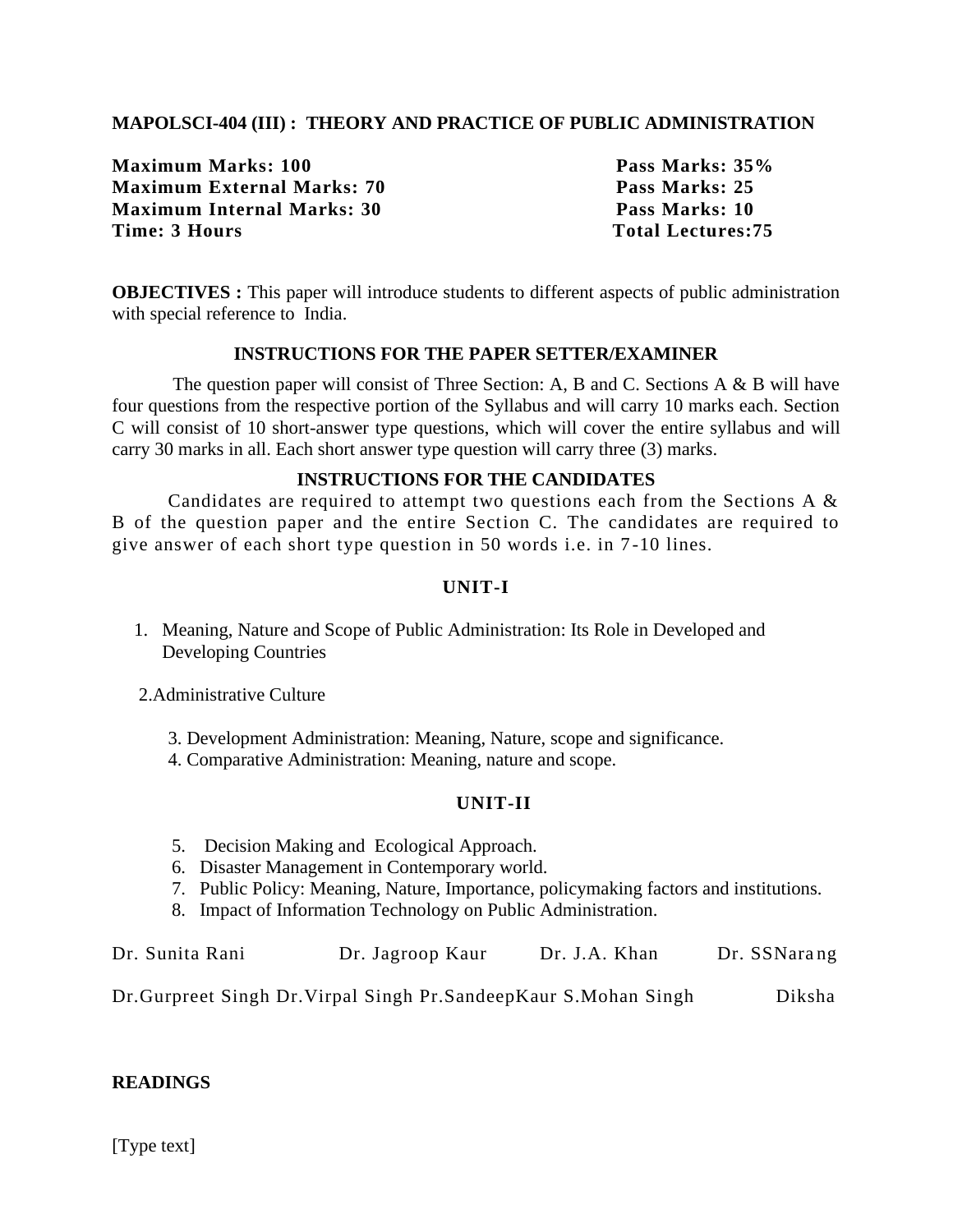- 1. A. Avasthi: *Public Administration,* Agra, Lakshmi Narain & S.R. Maheshwari Aggarwal, 1996
- 2. Amreshwar Avasthi and Shriram Maheshwari: *Public Administration,* Agra, Laxmi Narain Aggarwal, 1980.
- 3. B.L.Fadia & Kuldeep Fadia, Public Administration: Administrative Theories and Concepts, Agra, Sahitya Bhawan, 2016.
- 4. C.P. Bhattacharaya: *Administrators in Changing Society: Bureaucracy and Politics in India,* Delhi, Vikas, 1972.
- 5. F.M. Marx, (ed.): *Elements of Public Administration,* New Delhi, Prentice Hall of India, 1964.
- 6. H. Singh & M. Singh: *Public Administration in India: Theories & Practice,* New Delhi, Sterling, 1990.
- 7. Inderjit Singh Sethi: *Parshashki Vicharak* (Punjabi), New Delhi, Goldstar, 2001.
- 8. Inderjit Singh Sethi: *Management & Administrative Thinkers,* Delhi, Goldstar, 2002.
- 9. M. Bhattacharaya: *Public Administration,* Calcutta, World Press, 1987.
- 10. M. Bhattacharya: *Restructuring Public Administration,* New Delhi, Jawahar, 1999.
- 11. Marshall E. Dimock, O Gladys and W. Louis Keoning: *Public Administration,* New York, Rinehart & Co., 1959.
- 12. Orway Tead: *Administrations' its Purpose and Performance.* New York, Harper and Brothers, 1959.
- 13. P.R. Dubashi: *Recent Trends in Public Administration,* Delhi, Kaveri Books, 1995.
- 14. R.B. Jain: *Contemporary Issues in Indian Administration,* New Delhi ,Vishal Publishers, 1976.
- 15. R.K. Arora & S. Sharma (ed.), *Comparative & Development Administration: Ideas and Action,* Jaipur, Arihant, 1992.
- 16. R.K. Arora:*Comparative Public Administration,* New Delhi, Asian Publishing House, 1972.
- 17. S.L. Goel: *Public Personnel Administration,* New Delhi, Sterling, 1984.
- 18. S.L. Kaushik and Pardeep Sahni (eds.), *Public Administration in India : Emerging Trends,* Kitab Mahal, Delhi, 1983.
- 19. S.P. Verma & S.N. Swaroop: *Personnel Administration,* Delhi, EROPA, 1993.
- 20. T. Dye : *Understanding Public Policy: Englewood Cliffs,* Prentice Hall, 1997.
- 21. V.N. Vishwanathan: *Comparative Public Administration,* New Delhi, Sterling, 1995.

| Dr. Sunita Rani                                    | Dr. Jagroop Kaur | Dr. J.A. Khan |        | Dr. SSNarang |
|----------------------------------------------------|------------------|---------------|--------|--------------|
| Dr. Gurpreet Singh Dr. Virpal Singh S. Mohan Singh |                  |               | Diksha |              |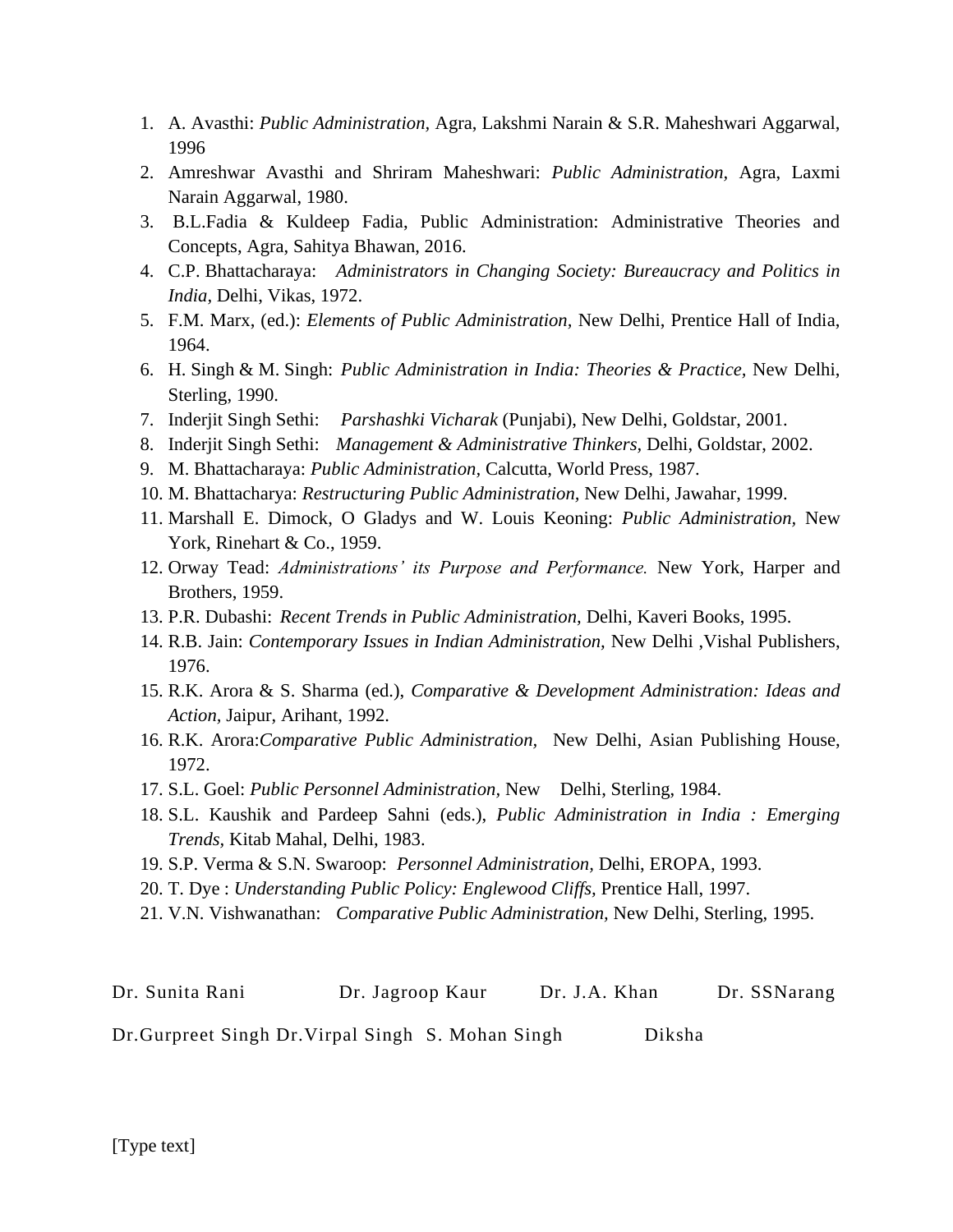# **MA POLSCI-405: INTER- DISCIPLINARY COURSE-V**

# **Objectives: Internal: 50 Marks**

- A. To enhance the presentation skills of the students.
- B. To make the students do extensive research on various political issues.
- C. To improve the research aptitude of the students.
- D. To make the students do extensive research on various national and international problems.
- E. To increase understanding of political science research and analytical skills, including the ability to think critically.
- F. To construct logical arguments, collect, analyze, and interpret evidence, data, and formulate reasoned conclusions.

The followings are the suggested topics for seminar. Students are free to choose their topics with the help of their teachers.

- 1. Administrative Culture
- 2. Fred Riggs Ecological Approach
- 3. Impact of Information Technology On Public Administration
- 4. Significance Of Development Administration
- 5. Concept Of Power
- 6. Meaning And Nature Of Comparative Politics
- 7. Define Political Modernization
- 8. Concept Of Political Elites
- 9. Types Of Research
- 10.Sampling
- 11.Report Writing
- 12.Define Classical Liberalism

| Dr. Sunita Rani | Dr. Jagroop Kaur | Dr. J.A. Khan | Dr. SSNarang |
|-----------------|------------------|---------------|--------------|
|                 |                  |               |              |